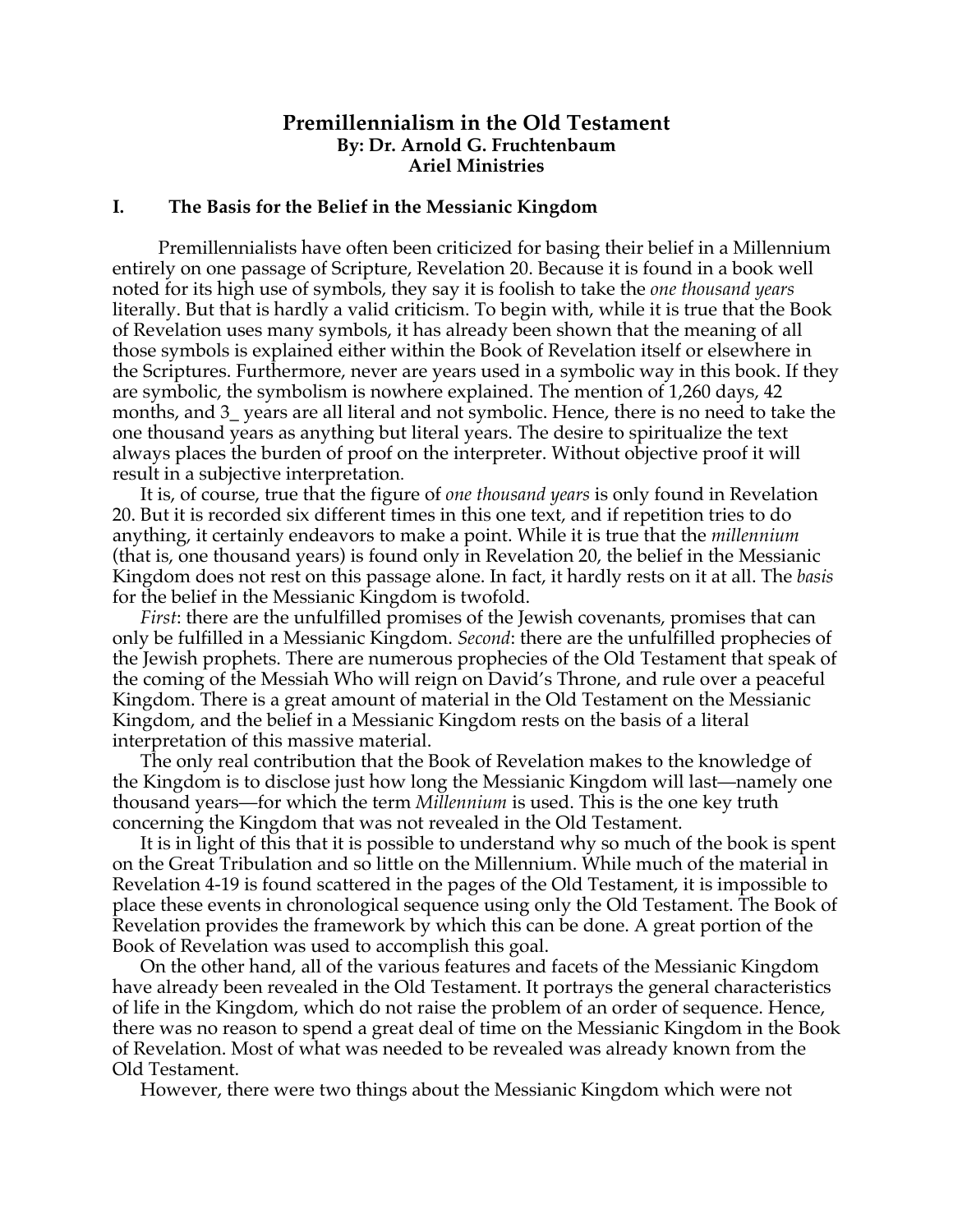revealed in the Old Testament. The first was the length of the Messianic Kingdom. While the Old Testament prophets foresaw a long period of time of a peaceful messianic reign, they did not reveal just how long this would last. To answer this question, the Book of Revelation states that it will be exactly one thousand years. A second thing that was unknown from the Old Testament prophets was the circumstances by which the Kingdom would come to an end and how this would lead into the Eternal Order. This is also revealed by the Book of Revelation. These two items are all that Revelation 20 added to the knowledge of the Messianic Kingdom. The belief in a Messianic Kingdom does not rest on this passage, but is based on the numerous prophecies of the Old Testament prophets.

The first basis for the belief in a coming Kingdom rests on the four unconditional, unfulfilled covenants God made with Israel. These covenants are unconditional and so rely solely on God for their fulfillment and not on Israel. They are also unfulfilled, and since God is One Who keeps His promises, they must be fulfilled in the future. They can only be fulfilled within the framework of a Messianic Kingdom or a Millennial Kingdom. More will be said about these covenants later, but the main points will be summarized here.

The first of these is the Abrahamic Covenant, which promised an eternal Seed developing into a nation that will possess the Promised Land with some definite borders. While that nation—the Jews—continues to exist, never in Jewish history have they possessed all of the Promised Land. For this promise to be fulfilled, there must be a future Kingdom. Besides, the possession of the Land was not merely promised to Abraham's seed, but to Abraham personally when God said, *to you will I give it, and to your seed for ever* (Gen. 13:15). For God to fulfill His promise to Abraham (as well as to Isaac and Jacob), there must be a future Kingdom.

The second covenant is the Palestinian Covenant, or Land Covenant, that spoke of a worldwide regathering of the Jews and repossession of the Land following their dispersion. While the dispersion has already occurred and is in effect today, the regathering and repossession of the Land still awaits fulfillment in the future. This, too, requires a future Kingdom.

The Davidic Covenant is the third covenant, and it promised four eternal things: an eternal house (dynasty), an eternal throne, an eternal kingdom, and one eternal Person. The Dynasty became eternal because it culminated in a Person Who is Himself eternal: Jesus the Messiah. For that reason the Throne and Kingdom will be eternal as well. But Jesus has never yet sat on the Throne of David ruling over a Kingdom of Israel. The reestablishment of the Davidic Throne and Messiah's rule over the Kingdom still awaits a future fulfillment. It requires a future kingdom.

The last of these covenants is the New Covenant, which spoke of the national regeneration and salvation of Israel, encompassing each individual Jewish member of that nation. This, too, awaits its final fulfillment and requires a future kingdom.

It is the extensive prophetic writings, as well as all of these covenants, that provide the basis for the belief in a future Messianic Kingdom, and not merely one chapter of a highly symbolic book. Unless they are understood literally, they lose all meaning in the context in which they are found. To allegorize such a vast amount of material is to render a major part of the Bible meaningless.

To summarize, the basis for the belief in a Messianic Kingdom is twofold: the unfulfilled promises of the Jewish covenants, and the unfulfilled prophecies of the Jewish prophets.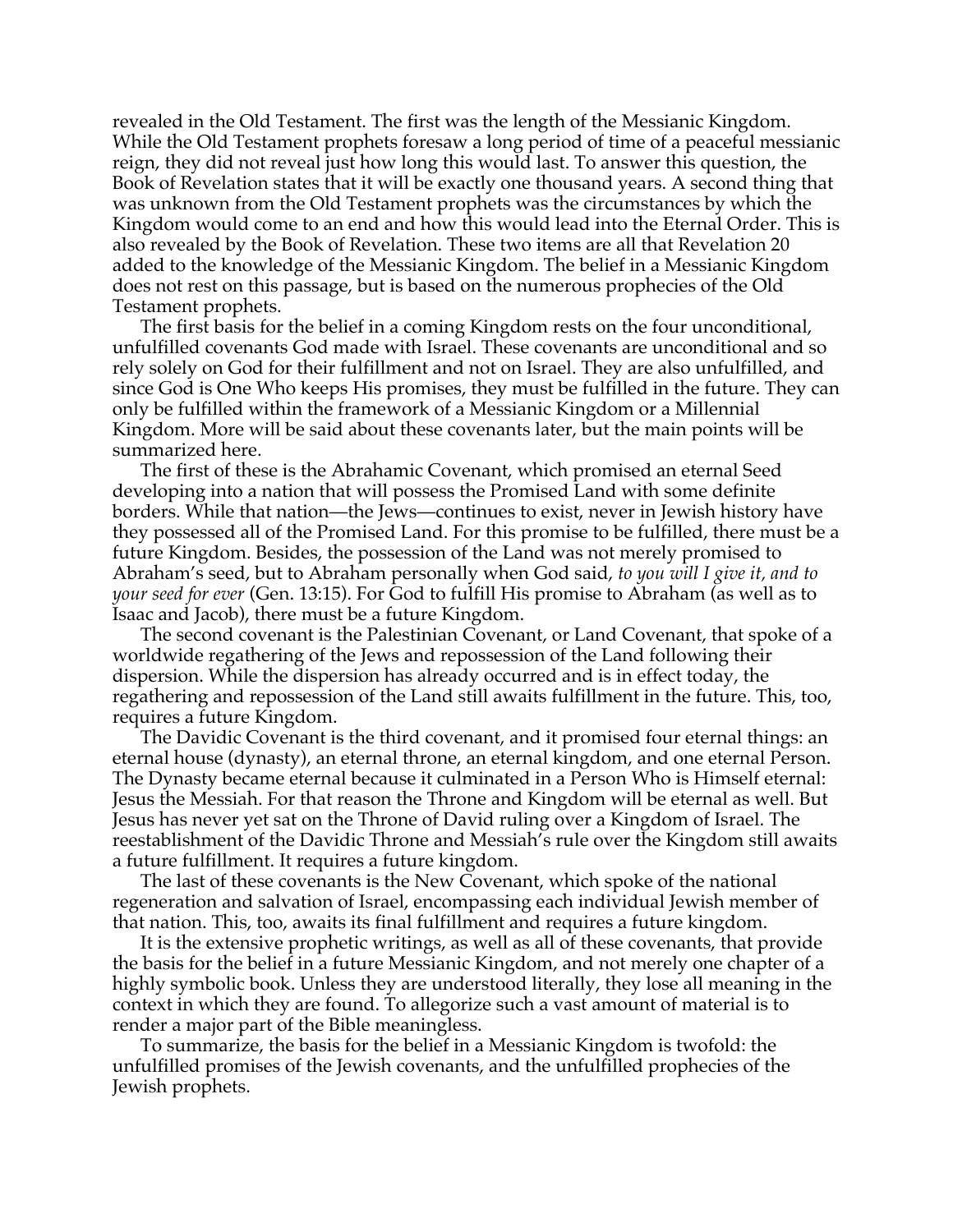### **II. General Characteristics of the Messianic Kingdom**

A great many of the Old Testament prophets directed their attention to the details of the Messianic Kingdom, providing an overall, comprehensive picture of life during that time. This section will be concerned with those passages dealing with the general characteristics of the Messianic Kingdom that will be true for both Jews and Gentiles alike.

# **A. Isaiah 2:2-4**

In this passage, Isaiah describes one of the major characteristics of the Messianic Kingdom, that of universal peace. While differences between nations will arise, such differences will no longer be settled by military conflicts, but only by the Word of the Lord from Jerusalem. Even the art of warfare will be forgotten.

### **B. Isaiah 11:6-9**

The universal peace described in the earlier passage will extend even to the animal kingdom. All animals will return to the Edenic state and become vegetarians (vv. 6-7). The oldest of enemies, man and snake, will be able to live in compatibility in that day (v. 8), for the knowledge of God will permeate throughout the entire world, affecting man and animal alike (v. 9).

# **C. Isaiah 65:17-25**

This passage begins with the announcement of the creation of new heavens and a new earth (v. 17). These new heavens and new earth are not to be confused with those of Revelation 21-22. The latter describes the new heavens and new earth of the Eternal Order, while the Isaiah passage describes those of the Messianic Kingdom which will be a renovation of the present heavens and earth. Those of the Revelation are not a renovation, but a brand new order. Hence, for the Millennium, there will be a total renovation of the heavens and the earth. The fact that the term *create* is used shows that this renovation will be a miraculous one, possible by God alone. The result of this renovation will be a continuation of many things of the old order and a number of new things. A good example of the old and the new is to be seen in what the Scriptures say about the Land of Israel. Israel will also undergo the renovation process. Some things of the old order will remain, such as the Mediterranean Sea and the Dead Sea. But a number of things will be brand new, such as the exceeding high mountain (the highest in the world) in the center of the country. Following this announcement of new heavens and a new earth, there is a description of the millennial Jerusalem (vv. 18-19). The millennial Jerusalem will be studied in detail in chapter 19, Israel in the Messianic Kingdom.

Verse 20 is especially significant, for it discusses life and death in the Kingdom. This verse teaches several things. *First*: there will no longer be any infant mortality in the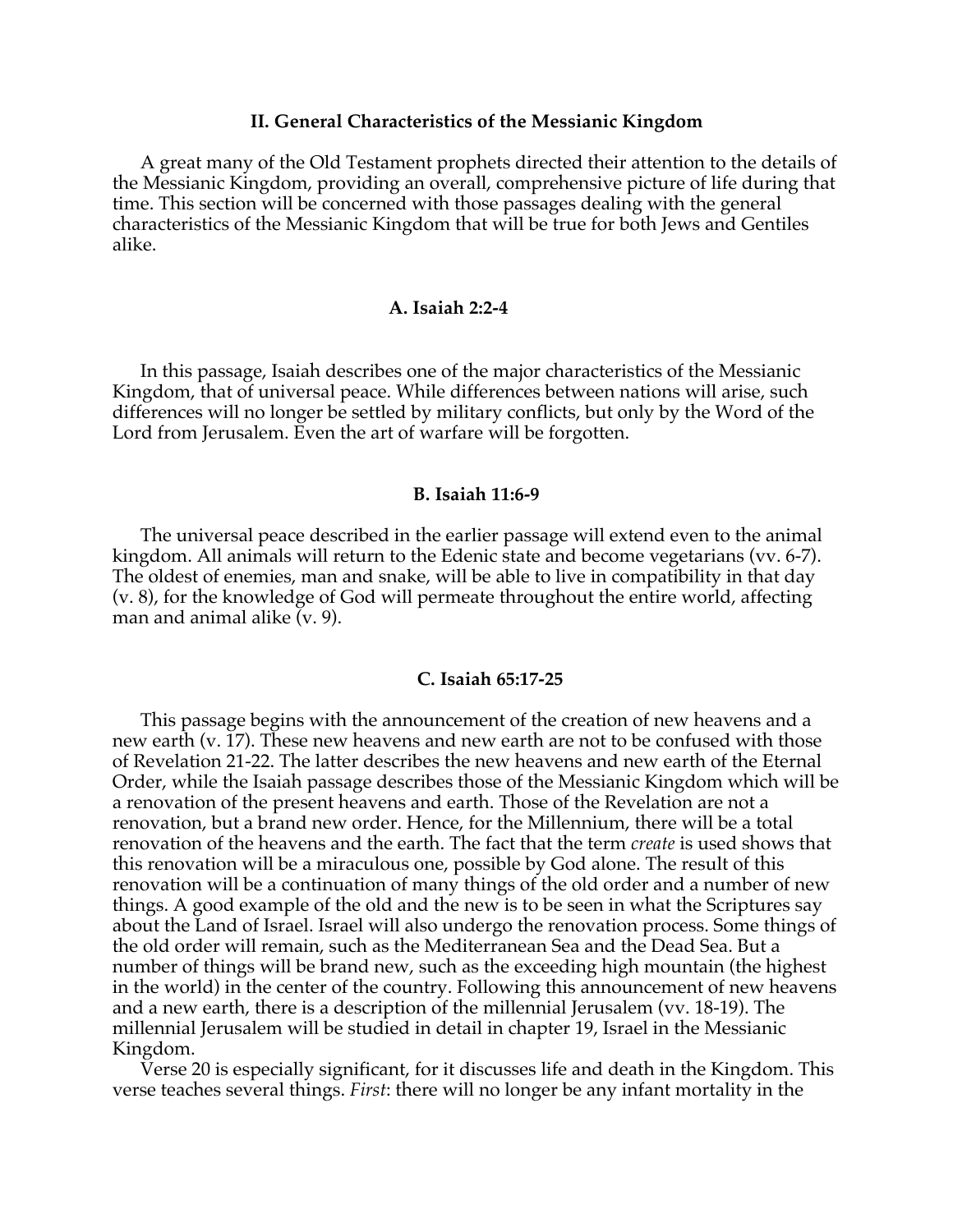Millennium; everyone who is born in the Kingdom will reach a certain age. *Second*: the specific age at which one may die is the age of one hundred. With infant mortality removed, everyone born in the Millennium will live at least until his hundredth year of life. Because of the prolongation of life in the Millennium, those who die at the age of one hundred will be considered as having died young. *Third*: this verse limits the people dying at the age of one hundred to those who are sinners; namely, unbelievers, as only they would be considered *accursed*. So, then, death in the Kingdom will be for unbelievers only. Comparing this passage with what is stated about salvation in other passages, the entire concept of life and death in the Kingdom can be summarized as follows. When the Kingdom begins, all natural men, both Jews and Gentiles, will be believers. The Jews in their entirety will be saved just prior to the Second Coming of the Messiah. All unbelieving Gentiles (goats) will be killed during the seventy-five day interval between the Tribulation and the Millennium, and only believing Gentiles (sheep) will be able to enter the Kingdom. However, in the process of time, there will be birth in the Kingdom of both Jews and Gentiles. These newly born, natural people will continue to inherit the sin nature from their natural parents and will also be in need of regeneration. Although Satan is confined, thus reducing temptation, the sin nature is quite capable of rebelling against God apart from satanic activity. In time, there will be unsaved people living in the Kingdom in need of regeneration. As in the past, the means of salvation will be by grace through faith and the content of faith will be the death of Messiah for sin and His subsequent resurrection. Those born in the Kingdom will have until their hundredth year to believe. If they do not, they will die in their hundredth year. The unbeliever will not be able to live past his first century of life. However, if they do believe, they will live throughout the Millennium and never die. Thus, death in the Millennium will be for unbelievers only. This is why the Bible nowhere speaks of a resurrection of millennial saints. This is why the resurrection of the Tribulation saints is said to complete the first resurrection (Rev. 20:4-6). It is also clear from the New Covenant of Jeremiah 31:31-34 that there will be no Jewish unbelievers in the Kingdom; all Jews born during the Kingdom will accept the Messiah by their hundredth year. Unbelief will be among the Gentiles only and, therefore, death will exist only among the Gentiles.

Verses 21-24 continue to describe life in the Kingdom as a time of personal peace and prosperity. It will be a time of building and planting. He who builds and plants is guaranteed the enjoyment of the labors of his hands, for many of the effects of the curse will be removed (vv. 21-22a). Life will be characterized by longevity (v. 22b), absence of calamity and turmoil (v. 23), and instantaneous response from God (v. 24). As in Isaiah 11:6-9, the animal kingdom will be at peace with each other and with man (v. 25).

# **D. Micah 4:1-5\_**

The first three verses of this passage are the same as those found in Isaiah 2:2-4 that speak of the Mountain of Jehovah's House becoming the center of attention to the world's Gentile population, the Kingdom being characterized as a time of messianic teaching, and the absence of war as universal peace permeates the entire Kingdom. Micah adds that the Kingdom will be a time of personal peace and prosperity (v. 4), with Israel's total allegiance being to God (v. 5).

#### **Summary\_**

To summarize the general characteristics of the Messianic Kingdom, it will be a time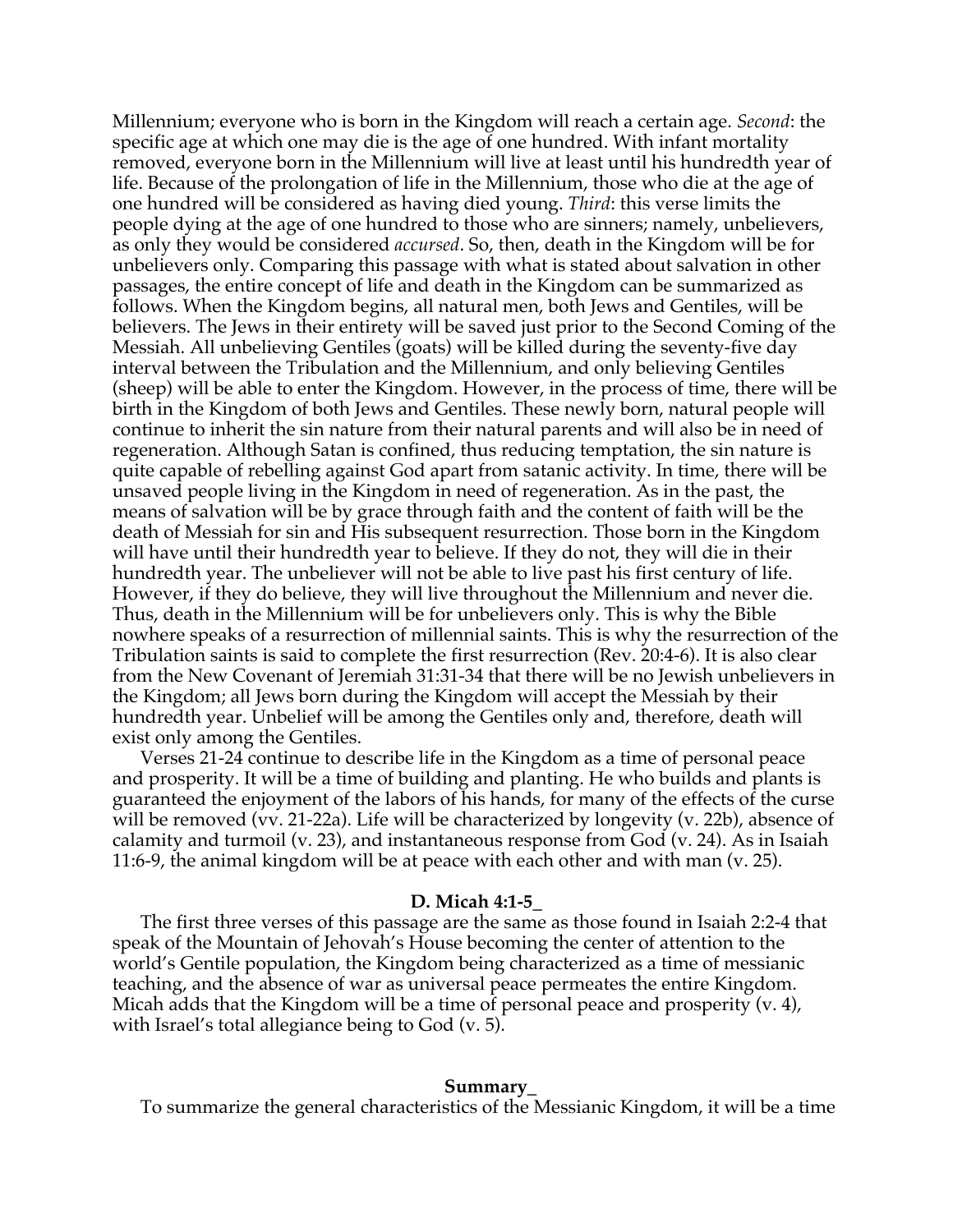of universal and personal prosperity and peace between man and man, between animal and animal, and between man and animal, with many (but not all) of the effects of the curse removed. It will be a time characterized by truth, holiness and righteousness, with justice continually being dispersed from Jerusalem. It will be a time of labor in building and planting, with guaranteed results and promised enjoyment of these labors.

#### **III. The Government of the Messianic Kingdom**

The Messianic Kingdom will be administered through an absolute monarchy with a definite chain of command and lines of authority. The absolute monarch will be the Person of Jesus the Messiah. The delegated authority will be split into two branches: a Jewish branch of government and a Gentile branch, each in turn having a chain of command.

This section will be concerned with various Scriptures that speak of the system of government in the Kingdom as far as the Old Testament is concerned.

# **A. The King: The Lord Jesus the Messiah**

That the Messiah is to sit upon the Throne of David and rule in a kingdom over Israel with a dominion extending over all the Gentiles is the clear teaching of the Old and New Testaments. The Davidic Covenant upon which the physical reign of the Messiah is based will be discussed in the next chapter. In this chapter, only those passages that develop the Davidic Covenant and those that speak of the Messiah as king over a literal kingdom will be dealt with.

#### **1. The Establishment of the Throne\_**

That it is in the program of God to set up His Son as the King in Jerusalem is the clear teaching of Psalm 2:6-8. Although the Throne of Messiah will be established in Jerusalem, His dominion will not stop at the border of Israel, but will extend throughout the entire earth with every Gentile nation falling under His domain.

The Messiah's ruling upon the reestablished Throne of David and ruling over a kingdom is the theme of Isaiah 9:6-7. A child is born into the Jewish world Who is a Son of the House of David upon Whom the reins of government will rest (v. 6a). Yet names are given to this child that can only be true of God Himself (v. 6b). The eternality of the Davidic Dynasty, Throne, and Kingdom is assured, for it rests in the God-Man. As to His humanity, He is a descendant of David. As to His deity, He is eternal and so is His Throne. With these facts clearly established, Isaiah proceeds to describe the establishment of the rule of the Messianic King. The government that will be set up will increase in authority and in peace, and there will be no end to the Throne of David or of the rule of the Messiah, for it is the God-Man Who will establish it and Who will uphold it. It will be characterized by justice and righteousness forever. The guarantee that it will be so established is the burning zeal of God, a zeal that will continue to burn until the Kingdom is realized. Because God's zeal intends to perform it, it will surely come about.

To this statement, Isaiah 16:5 adds: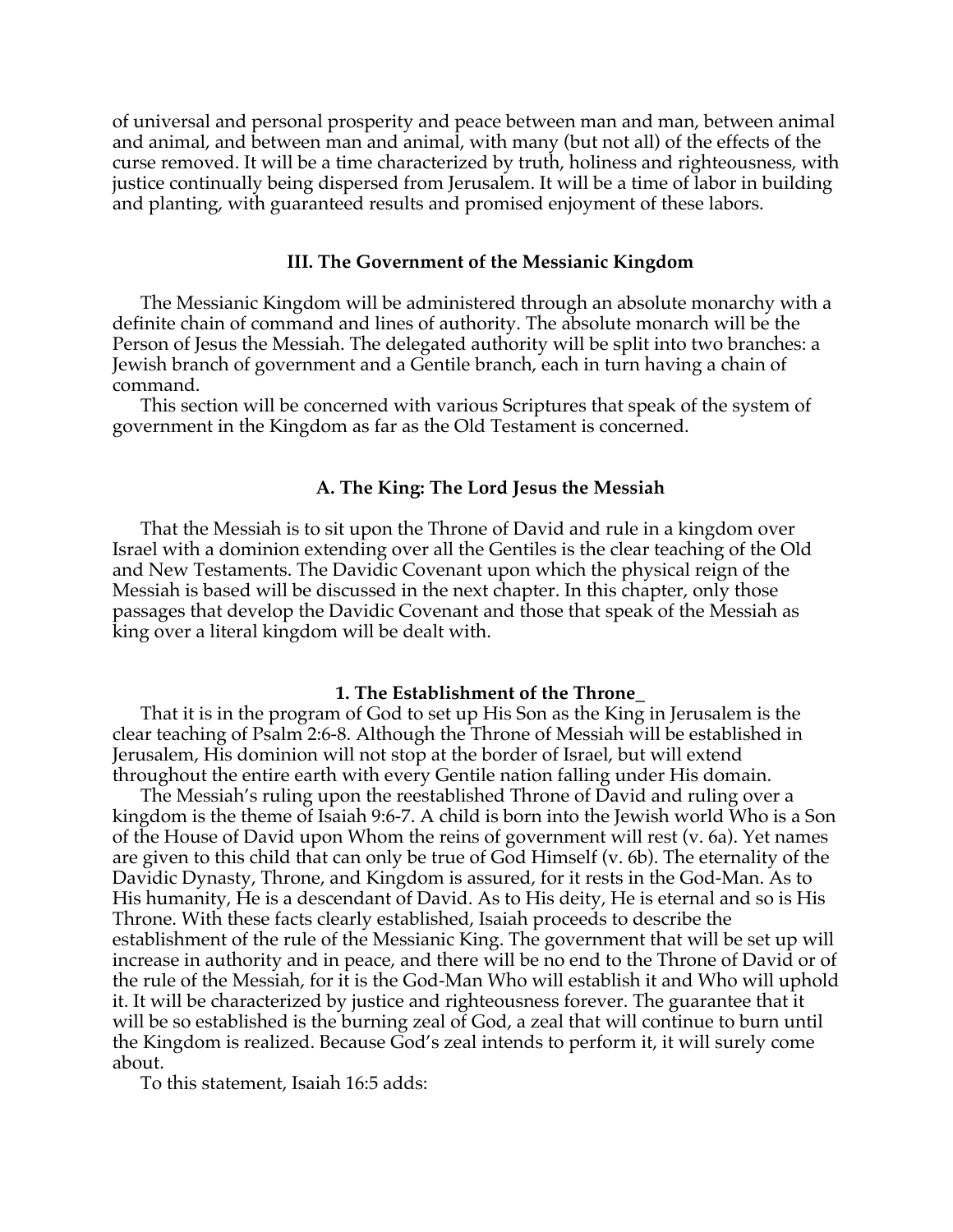*And a throne shall be established in lovingkindness; and one shall sit thereon in truth, in the tent of David, judging, and seeking justice, and swift to do righteousness.*

As if to reiterate his previous statement, Isaiah declares again that a throne will surely be established on the basis of God's loyal love. The One sitting on the Throne will be a member of the House of David Who will be characterized by truth. He will be the King and Judge, ensuring that justice is carried out—a justice springing from the righteousness of the King.

Very similar to Isaiah are two prophecies found in Jeremiah. The first is Jeremiah 23:5-6. Again, there is a descendant of David Who will sit on David's Throne. Yet this descendant is called *Jehovah our righteousness*, so the One sitting on David's Throne is none other than the God-Man. And because it is the God-Man, His reign will be characterized by wisdom, justice, and righteousness. It is in Him that the security of Israel will lie.

The second passage is Jeremiah 33:14-17. Beginning with the reaffirmation of God's intention to fulfill His covenant with David (v. 14), Jeremiah restates the basic points of his statements in 23:5-6 (vv. 15-16). Under no circumstances will the House of David be allowed to become extinct (v. 17). The rest of Jeremiah 33 continues to reaffirm God's intention to fulfill all the conditions of the Davidic Covenant, and these passages will be dealt with in the next chapter.

Though the Throne of the Messiah is to be established in Jerusalem, the reign of the Messianic King will extend over the entire earth, according to Zechariah 14:9. In that day, Zechariah points out, the Messiah will be the head of the world and will be considered by all humanity to be the one God.

# **2. The Character of His Reign**

A number of passages portray the characteristics of the reign of the Messianic King. One major characteristic, stemming from the absolute monarchy that will exist, is that He will rule with a rod of iron. This iron-handed rule is rooted in Psalm 2:9 and will be a necessity due to the fact that nations will exist and the people populating them will still have their sin nature. It has already been pointed out in the previous chapter that, after the first generation, there will be unbelievers present in the Kingdom. The natural outworking of this sin nature will have to be restrained. The Kingdom will not be a democracy, but an absolute monarchy. The reign of the Messianic King will be a strict one, and the righteous and just laws emanating from Jerusalem will have to be obeyed.

The beginning of His reign will be marked by a procession of the King into the millennial Jerusalem described in Psalm 24:7-10.

An extended treatment of the character of His reign is in Psalm 72:1-19. This entire Psalm describes the reign of the righteous King. His reign will be characterized by justice, holiness, and righteousness so that the innocent will receive justice, while the guilty will be condemned (vv. 1-7). The extent of His domain will clearly be universal and international (vv. 8-11). It will extend from *sea to sea*, a reference to the western (Mediterranean Sea) and eastern (Dead Sea) boundaries of the millennial Israel. Furthermore, it will extend from *the River*, that is, the Euphrates, which is the prophesied northern boundary of the restored Jewish State. One would expect the next phrase to describe the southern boundary as the "brook of Egypt," but instead, the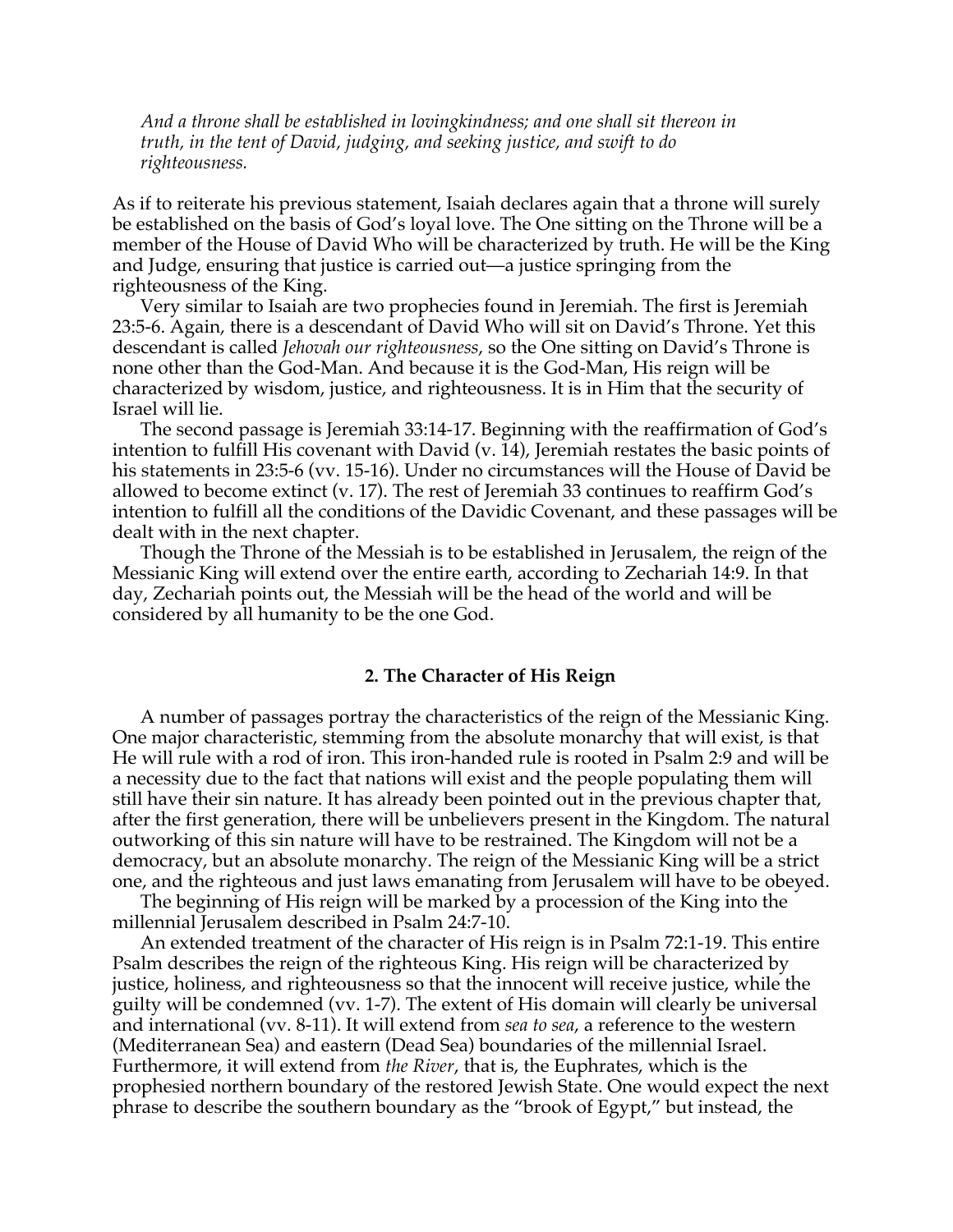Psalmist writes *unto the ends of the earth*. The point being made is that although the Throne is set up in the Land of Israel, as seen by the mention of the western, eastern, and northern boundaries, the rule will not be confined to Israel alone. It will overflow the boundaries of Israel, reaching to the ends of the earth (v. 8). His friends and enemies alike will do obeisance to Him (v. 9), and all other kings among the nations will subject themselves to His authority (vv. 10-11). Because He will rule with a rod of iron and in justice, holiness and righteousness, any and all injustices against the righteous will be severely rectified, and the righteous will be exalted (vv. 12-15). His reign will be further characterized with an abundance of productivity (v. 16). All will be blessed in the King and they will bless Him, for He is the eternal God-Man (vv. 17-19).

Isaiah 11:1-5 provides yet another description of the character of His reign. Isaiah begins by describing the origin of the King, namely that of the House of David (v. 1). He is endowed with the fullness of the Holy Spirit depicted by the sevenfold manifestations of the Spirit of God (v. 2). This endowment of the fullness of the Holy Spirit is demonstrated in the five results mentioned in verses 3-4. Finally, the King and His reign are characterized by righteousness and faithfulness (v. 5).

So, the Lord Jesus will be both the King of Israel and the King of the world. Under His absolute authority and monarchy there will be two branches of government established, the Gentile branch and the Jewish branch.

### **B. The Jewish Branch of Government**

### **1. David: The King and Prince**

The absolute monarchy of the Messiah will extend to Israel as well as to the Gentile nations. But directly under the Messianic King, having authority over all Israel, will be the resurrected David, who is given both titles of king and prince. He will be a king because he will rule over Israel, but he will be a prince in that he will be under the authority of the Messiah. Just as all the Gentile nations will have kings, so will Israel. The difference is that the Gentile kings will all have their natural bodies, while David will have his resurrected body.

There are several passages that speak of David as being king over Israel and prince under King Messiah, such as Jeremiah 30:9. Not only will Israel in the future serve *Jehovah their God*, but they will also serve *David their king*.

Another passage is Ezekiel 34:23-24. When the restoration of Israel comes, it will no longer be in the form of two kingdoms with each one having their own king. They will be a reunited nation with only one head, and that head will be the resurrected David, who will serve as their prince. So while Jehovah will serve as their God and absolute King, David will serve under Him as God's prince over Israel.

Later, in Ezekiel 37:24-25, Ezekiel reiterates the fact that they will have David to function as the king of Israel. He is to be their prince and shepherd. Under his guidance, Israel will be able to keep the righteous commandments of God. The Land will be restored to them as well as David their king.

One final passage that points to this aspect of the government of the Millennium is Hosea 3:5. Making the same points as Jeremiah and Ezekiel, Hosea states that in the future restoration, Israel will not only be subservient to Jehovah their God, but also to David their king.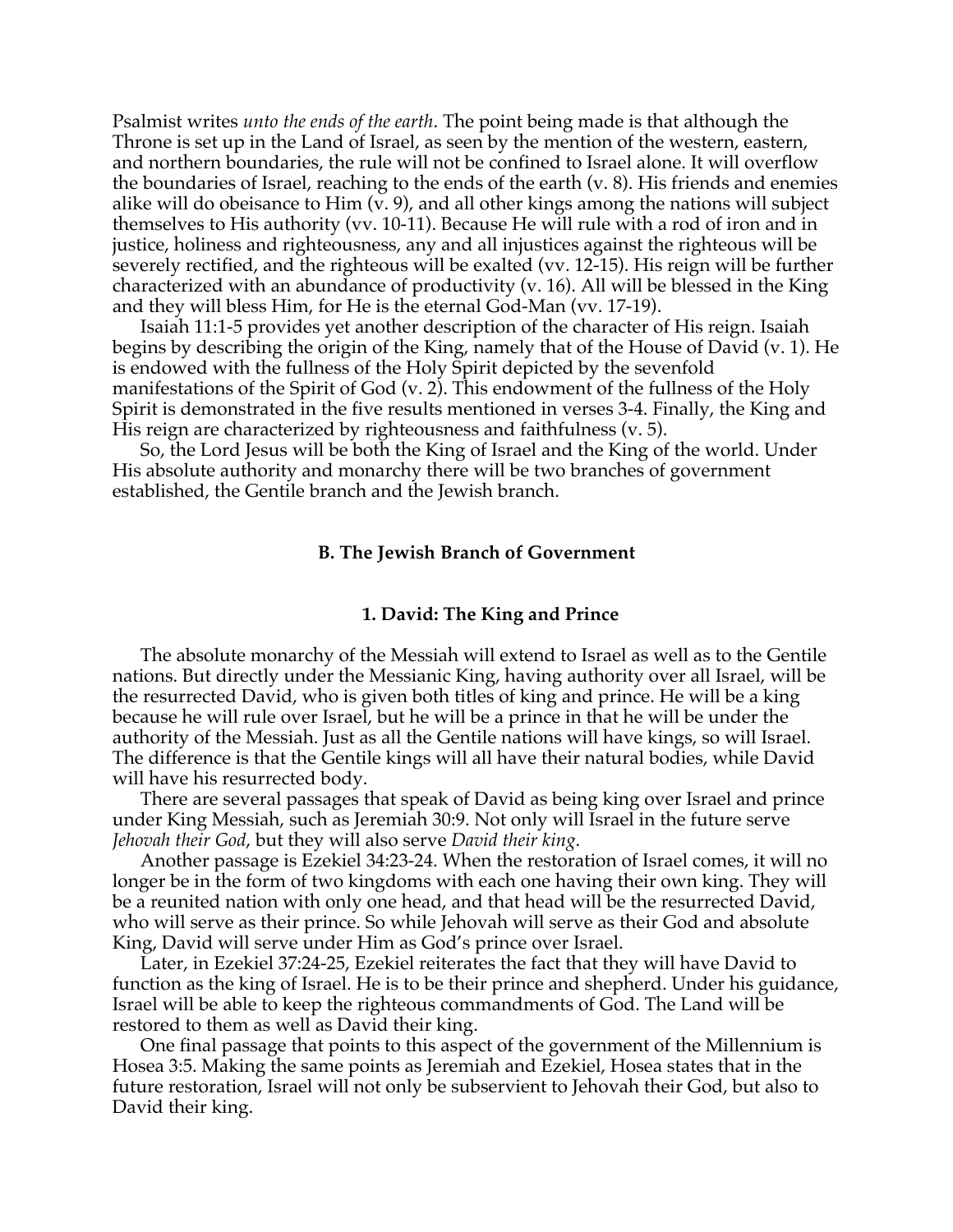While all these passages are often explained as actually referring to David's greater Son, nothing in the text indicates that *David* is to be taken symbolically. If the prophets wanted to refer to the Messiah in connection with David, they used terms such as "Root of Jesse," "Branch of David," "Son of David," or "Seed of David." None of these expressions are used here. The text simply states, *David*. In keeping with literal interpretation, it is best to take the text as it reads, meaning the literal David, who, in his resurrected form, will function as the king over Israel and as a prince in subjection to the King of the world. It is in this sense that David will serve both as king and prince. From the viewpoint of Israel, David will be their king ruling over them. But from the viewpoint of the Messiah, David will be a prince.

### **2. Princes**

In addition to the already-specified positions of government, there is the mention of other rulers simply entitled as *princes*. One such passage is found in Isaiah 32:1. The king reigning in righteousness will be the Lord Jesus. Along with Him there is the mention of *princes* who will be in positions of authority and just in character.

A second passage is Ezekiel 45:8. The entire context of this passage (Ezek. 40-48) will be discussed in the next chapter. But for now, it should be noted that, once again, there is the mention of *princes* who are in positions of authority in the Millennium. Unlike princes in the past, these will not be characterized by oppression. Involved in their authority will be the partitioning of the Land of Israel into its twelve tribal divisions.

The resurrected Zerubbabel, mentioned in Haggai 2:20-23, will very likely be among these princes. The time of Zerubbabel's exalted position will be after the shaking of the heavens and the earth (vv. 20-21) and the destruction of the invading armies (v. 22). Both of these will occur at the Second Coming. It is after these events that Zerubbabel is promised an exalted position (v. 23) which will make him as close to God as a signet ring is to a king. Zerubbabel has been chosen for an exalted position in the Kingdom and will apparently be among the princes mentioned by the other two prophets. Zerubbabel is also of the House of David.

#### **3. Judges and Counselors**

Another group of rulers in the Kingdom will be the judges and counselors mentioned in Isaiah 1:26. This position of authority will be particularly related to the City of Jerusalem. These rulers will be responsible for the dispensing of justice in a judicial sense, and there will be no perversion of this justice.

# **4. Israel Over the Gentiles**

The final link in this chain of command in the Jewish branch of government is that Israel is to become the head over the Gentiles. More will be said on this in the next chapter, but mention of it must be made here.

The fact that Israel is to become the head of the Gentiles was part of God's promises to Israel in the Book of Deuteronomy. One such passage is Deuteronomy 15:6.

The leadership over the Gentiles is to be part of Israel's reward for obedience in Deuteronomy 28:1.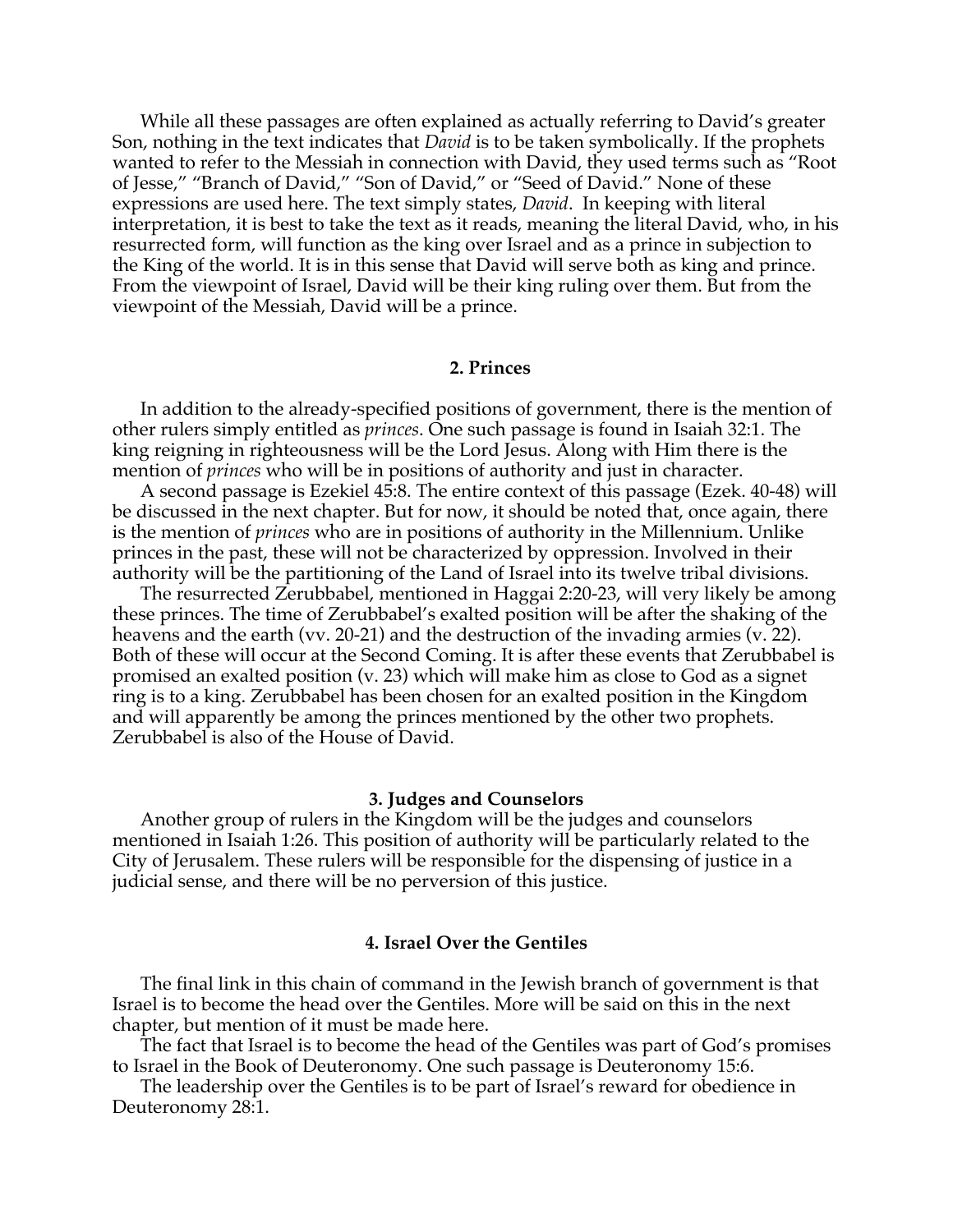Such obedience and headship awaits Israel's national regeneration. This promise is reiterated in Deuteronomy 28:13.

Besides the statements found in the Law of Moses, the Prophets also described Israel's future headship over the Gentiles. One such passage is Isaiah 14:1-2.

*For Jehovah will have compassion on Jacob, and will yet choose Israel, and set them in their own land: and the sojourner shall join himself with them, and they shall cleave to the house of Jacob. And the peoples shall take them, and bring them to their place; and the house of Israel shall possess them in the land of Jehovah for servants and for handmaids: and they shall take them captive whose captives they were; and they shall rule over their oppressors.*

The Gentiles will not only conduct the Jews back to the Land of Israel, but they will be possessed by Israel. They will become servants to Israel. Similar passages are found in Isaiah 49:22-23 and 61:6-7.

The rod of iron that will characterize the rule of the government in the Kingdom will be implemented through various spheres and positions of authority.

### **IV. Israel in the Messianic Kingdom**

Israel within the period of the Messianic Kingdom is a major theme of the Old Testament Prophets. Indeed, it was the high point of Old Testament prophecy and every writing prophet with the exception of Jonah, Nahum, Habakkuk, and Malachi had something to say about it. The latter two did make reference to the Second Coming and the Tribulation, which, in the wider context of the Prophets, implied a kingdom to follow. To spiritualize and allegorize away such a great amount of Scripture is to confuse the whole science of interpretation. There is no reason to spiritualize any of these prophecies any more than there is reason to do so to those prophecies dealing with the First Coming of the Messiah such as the virgin birth, the birth in Bethlehem, His death, or His physical resurrection, etc.

Because of the amount of revelation available on Israel in the Messianic Kingdom, this chapter will be divided into eight major divisions: *First*, the four facets of the final restoration of Israel; *second*, other characteristics of Israel's final restoration; *third*, the Millennial Mountain of Jehovah's House; *fourth*, the Millennial Temple; *fifth*, the millennial system of priesthood and sacrifice; *sixth*, the millennial river; *seventh*, the Millennial Israel; and *eighth*, the Millennial Jerusalem.

# **A. The Four Facets of the Final Restoration of Israel**

There are four primary facets to Israel's final restoration, with each being based on a specific covenant. Each of these covenants are fully developed in later prophetic revelation. This section will survey each covenant as it relates to Israel's final restoration along with the prophetic development of these covenants.

#### **1. The Regeneration of Israel**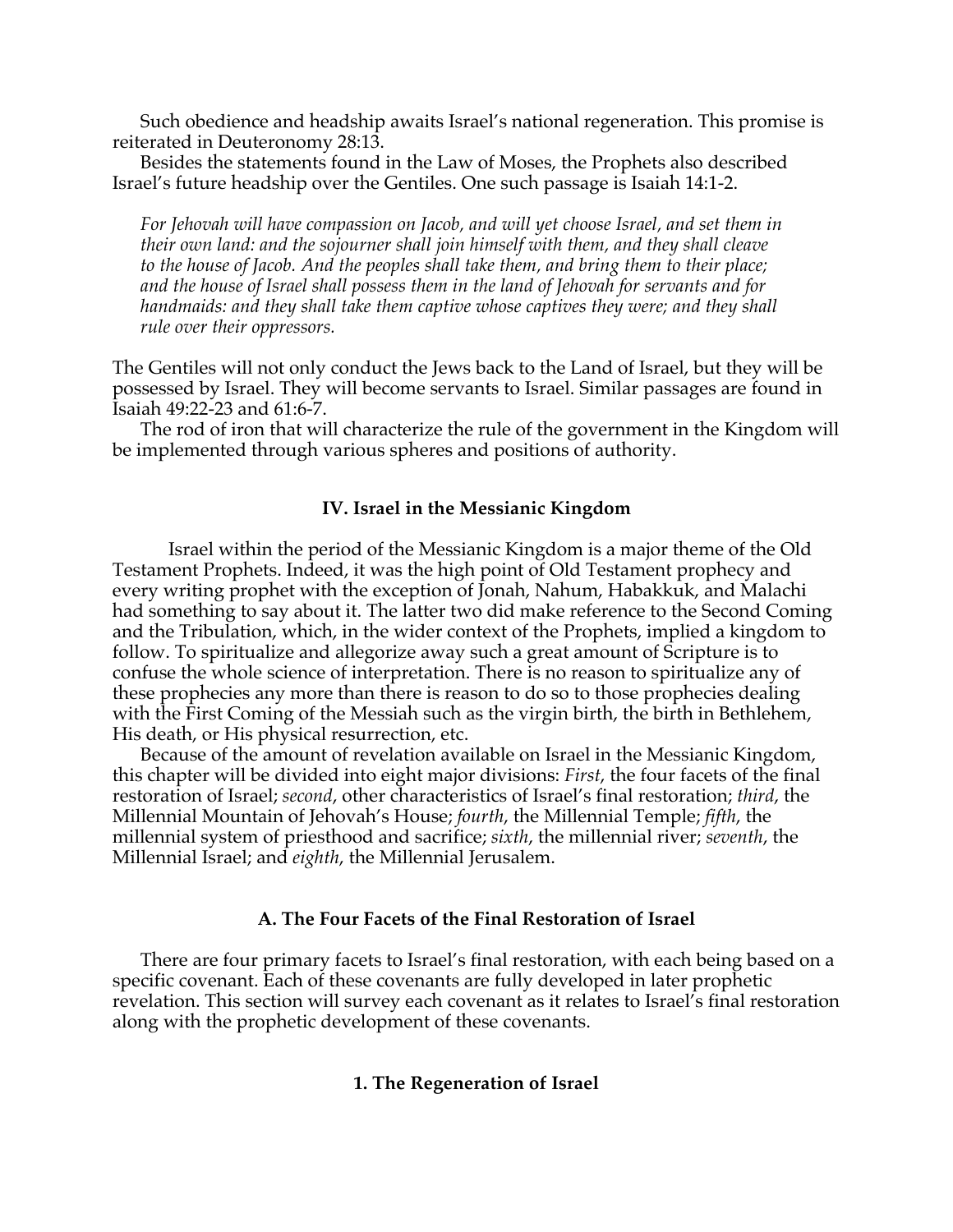### **a. The Basis: The New Covenant**

The first facet of Israel's final restoration is the national regeneration of Israel. The timing of this regeneration has already been discussed in Chapter 14, The Campaign of Armageddon and the Second Coming of Jesus the Messiah. This section is concerned with the development of that motif. The basis of Israel's final regeneration is the New Covenant, in Jeremiah 31:31-34.

The announcement of the New Covenant begins with a declaration that it will be a Jewish covenant, for it will be made with both houses of Israel (v. 31). It will be in sharp contradistinction with the older Mosaic Covenant (v. 32). Of the five Jewish covenants, the Mosaic was the only conditional one. Although God had been faithful in keeping His terms of the covenant, Israel had not been so faithful, resulting in the Mosaic Covenant's being broken. For while the Mosaic Covenant showed the standard of righteousness which the Law demanded, it could never impart to the Jew the power to keep it. But that problem will be rectified in the New Covenant (v. 33) through regeneration, which will provide the internal power necessary to meet and to keep the righteous standards of God. The result of the New Covenant will be a total national regeneration of Israel (v. 34). Jewish missions and Jewish evangelism will not be needed in the Messianic Kingdom because every Jew will know the Lord, from the least to the greatest. The sins of Israel will be forgiven and forgotten. While there will be Gentile unbelievers in the Kingdom, there will not be Jewish unbelievers in the Kingdom. To a man, all the Jews will believe. There will be no need to tell a Jew to "know the Lord" because they will all know Him.

It is upon this New Covenant that the first facet of Israel's restoration, the regeneration of Israel, is based.

# **b. The Prophetic Development**

That Israel was to undergo a national regeneration is not confined to the words of the New Covenant alone. Some passages were already discussed under the Campaign of Armageddon. But there are many others. Isaiah 29:22-24 makes a promise to the patriarch Jacob. Although for most of Jewish history Jacob would have been ashamed of the waywardness of his descendants, when the national regeneration comes, he will have much to be proud of.

Another passage is Isaiah 30:18-22. According to this particular passage, the regeneration will be a result of the judgments of the Great Tribulation, which will be God's discipline upon the nation of Israel in order to correct them. It will be by way of the judgments of the Tribulation that Israel will come to a saving knowledge of her Messiah.

Later, in Isaiah 44:1-5, the prophet wrote that it was God Who chose Israel from the very beginning (vv. 1-2), and Israel has yet to become the chosen vessel which she was ordained to be. God will pour out His Spirit upon the entire nation (v. 3) with the result that Israel will begin to bear fruit (v. 4) and will remain ever loyal to her God (v. 5). Later in this chapter, in verses 21-23, Isaiah emphasized the removal of Israel's sins.

Israel's everlasting salvation and freedom from shame is emphasized in Isaiah 45:17.

The two other Major Prophets also spoke of this final regeneration. Jeremiah 24:7 records that when God regenerates Israel, He will give them a heart to know the Lord. With this regenerated heart, they will be able to return to God with an undivided heart.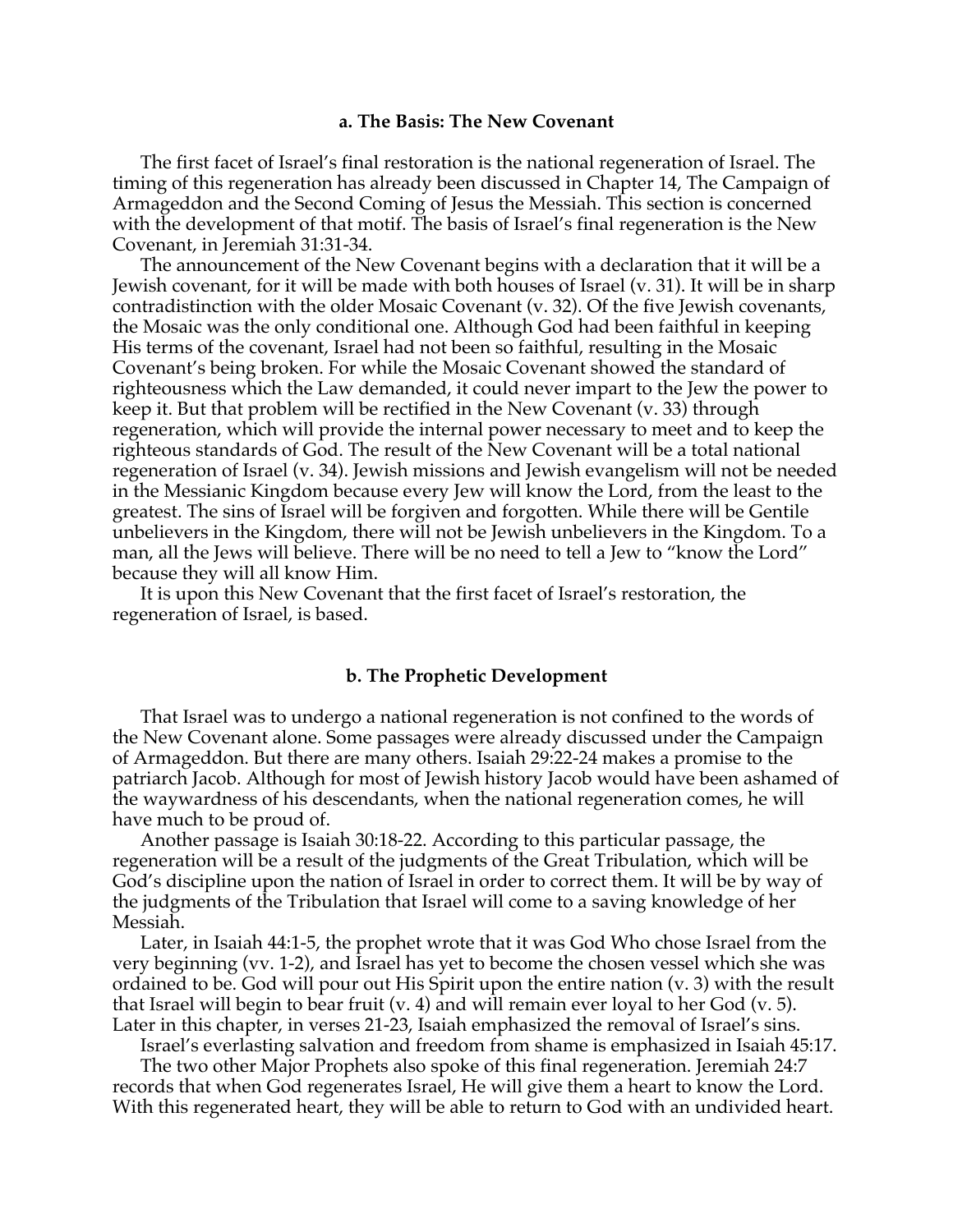At the time of Israel's regeneration, her sins will no longer be found, according to Jeremiah 50:19-20.

Ezekiel also emphasized that future regeneration of Israel in Ezekiel 11:19-20. At the time of Israel's regeneration, they will be given a new heart and a new spirit as their human spirit will be reborn (v. 19). The result of this work of God on the heart and spirit of man will be an enablement to walk in and to keep the righteous standards of God.

Later, Ezekiel 36:25-27 repeats aspects stated earlier and then adding some more information of his own, Ezekiel further describes the coming regeneration. All of Israel's sins will be cleansed (v. 25). A regenerate heart and spirit will be given so that Israel can walk in newness of life (v. 26). Furthermore, the Holy Spirit will indwell the Jews so that they will be empowered to walk in the commandments of the Lord (v. 27).

The regeneration of Israel is also a prominent theme in the Minor Prophets. Hosea, who spoke a great deal about God's punishment for Israel's sins, did not fail to speak of Israel's regeneration. One such passage is Hosea 1:10-2:1. Though judgments will decimate the ranks of Israel, nevertheless, the time will come when Israel will increase tremendously in population (v. 10a). Even though for a long period of time they were *Lo Ammi* (not my people), they will once again become *Ammi* (my people), the people of God (v. 10b). When the reunification comes, they will be God's people who have obtained God's mercy (1:11-2:1).

Hosea not only begins his book with Israel's regeneration, but he also ends with it in Hosea 14:4-8. Israel's backslidings will all be thoroughly healed (v. 4), for only then will Israel receive the manifold blessings of God (vv. 5-7). All worship of other gods will cease when the regeneration comes (v. 8).

That this regeneration of Israel will be a result of the outpouring of the Holy Spirit is the point of Joel 2:28-32. Once the Holy Spirit is poured out on all Israel, then they will call upon the Name of the Lord. God will respond to that call by delivering and saving them.

The national regeneration of Israel will result in the total forgiveness of Israel's sins, according to Micah 7:18-20. God's loyal love for Israel will cause Him to pardon and to pass over the sins of Israel when He will return to them in all compassion (vv. 18-19). He will do so on the basis of the Abrahamic Covenant (v. 20), especially as it is developed in the salvation aspect of the New Covenant.

Another prophecy that spoke of Israel's regeneration is Zephaniah 3:9-13. Throughout the dispersion, the Jews will begin to call upon the Name of the Lord. It is important to note that regardless of where the Jews are, they will respond, so that the regeneration will indeed be total.

# **2. The Regathering of Israel**

#### **a. The Basis: The Land Covenant**

The second facet of the final restoration of Israel is the regathering of Israel from all over the world. This is based on the Land Covenant of Deuteronomy 29:1-30:20. Traditionally, this covenant has been known as the Palestinian Covenant, for it largely concerns the Land that for centuries was called *Palestine*. It was an appropriate term at the time it was coined, and even Jews called the Land "Palestine." This is now an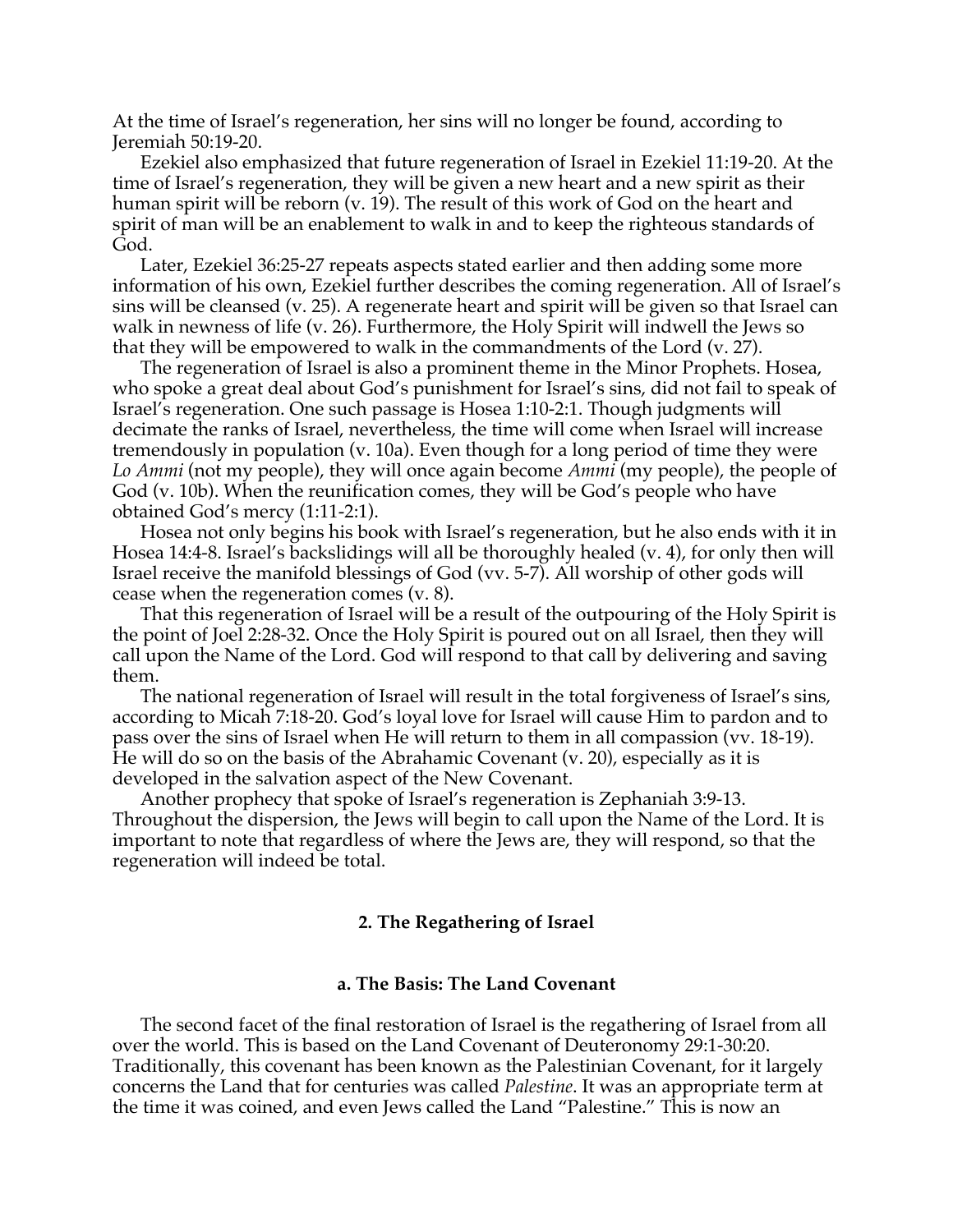unfortunate term for two reasons. *First*: it was a name given to the Land by the Roman Emperor Hadrian after the second Jewish revolt under Bar Cochba (A.D. 132-135) for the purpose of erasing any Jewish remembrance of the Land as part of his policy to "dejudaize" the Land. *Second*: due to the historical events in the Middle East in the twentieth century, the name is associated more with Arabs than with Jews. For these reasons (and others), the author prefers to call it "the Land Covenant." However, it should be noted that in other writings it is still called the Palestinian Covenant.

The passage begins with a clear statement that the Land Covenant is distinct and different from the Mosaic Covenant (29:1). The former is eternal and unconditional, while the latter is both temporal and conditional. Moses then records in summary form the forty years of wilderness experience leading up to the point of being about to enter into the Promised Land (29:29). But before entrance into the Land can occur, another covenant needs to be made in order to warn them of things to come (29:10-13). They are warned against turning away from the Lord (29:14-21). Then the passage proceeds to state that they will do exactly that, resulting in the dispersion out of the Land into the Gentile nations to endure a long period of many persecutions (29:22-29). But this dispersion out of the Land is not going to be permanent, because eventually there will be a regathering, as described in Deuteronomy 30:1-10.

After the long period of persecution described in chapter 29, there will ultimately be the regeneration of Israel as the people return to the Lord (vv. 1-2). Following the regeneration of Israel will be the regathering from all over the world (v. 3), so that even if Jews should be found in the uttermost parts of the heavens, they will nevertheless be returned (v. 4) and brought back into the Promised Land (v. 5). But this regathering will occur only after the regeneration of Israel (v. 6), at which time the punishments previously applied to Israel will now be applied to the Gentiles (v. 7). Although curses may fall on the Gentiles, there will only be blessings for Israel (vv. 8-9) because they will totally return to the Lord (v. 10). The Land Covenant ends with some further admonitions, warnings and promises (30:11-20).

### **b. The Prophetic Development**

The regathering of Israel, following the regeneration, is another high point of prophetic revelation to be found in many of the Prophets. In Isaiah 11:11-12:6, the final regathering is described as the second of two worldwide regatherings of Israel. Although many commentators identify the first regathering as the return from the Babylonian Captivity, that could hardly be described as a worldwide regathering. The first regathering is the one in unbelief prior to the Great Tribulation, and this has been happening since 1948. The first regathering is in unbelief in preparation for judgment. The regathering described in this passage is the second one (v. 11a), in faith in preparation for the millennial blessings. This regathering is not merely local, from the nations of the Middle East (v. 11b), but from all over the world (v. 12). Isaiah then goes on to develop certain characteristics of Israel's final regathering. *First*: the unity between Israel and Judah will be restored (vv. 13-14). Ephraim's envy of Judah will cease (v. 13), an envy that developed over the placing of the House of God in Judah (Ps. 78:911, 67- 68). This unity will enable them to overcome their opponents (v. 14). *Second*: the final regathering will be accompanied by miracles (vv. 15-16). *The tongue of the Egyptian Sea*, the Gulf of Suez, will dry up, while the Euphrates will be smitten and split up into seven smaller streams so as to make it easy to cross. As a highway was made for Israel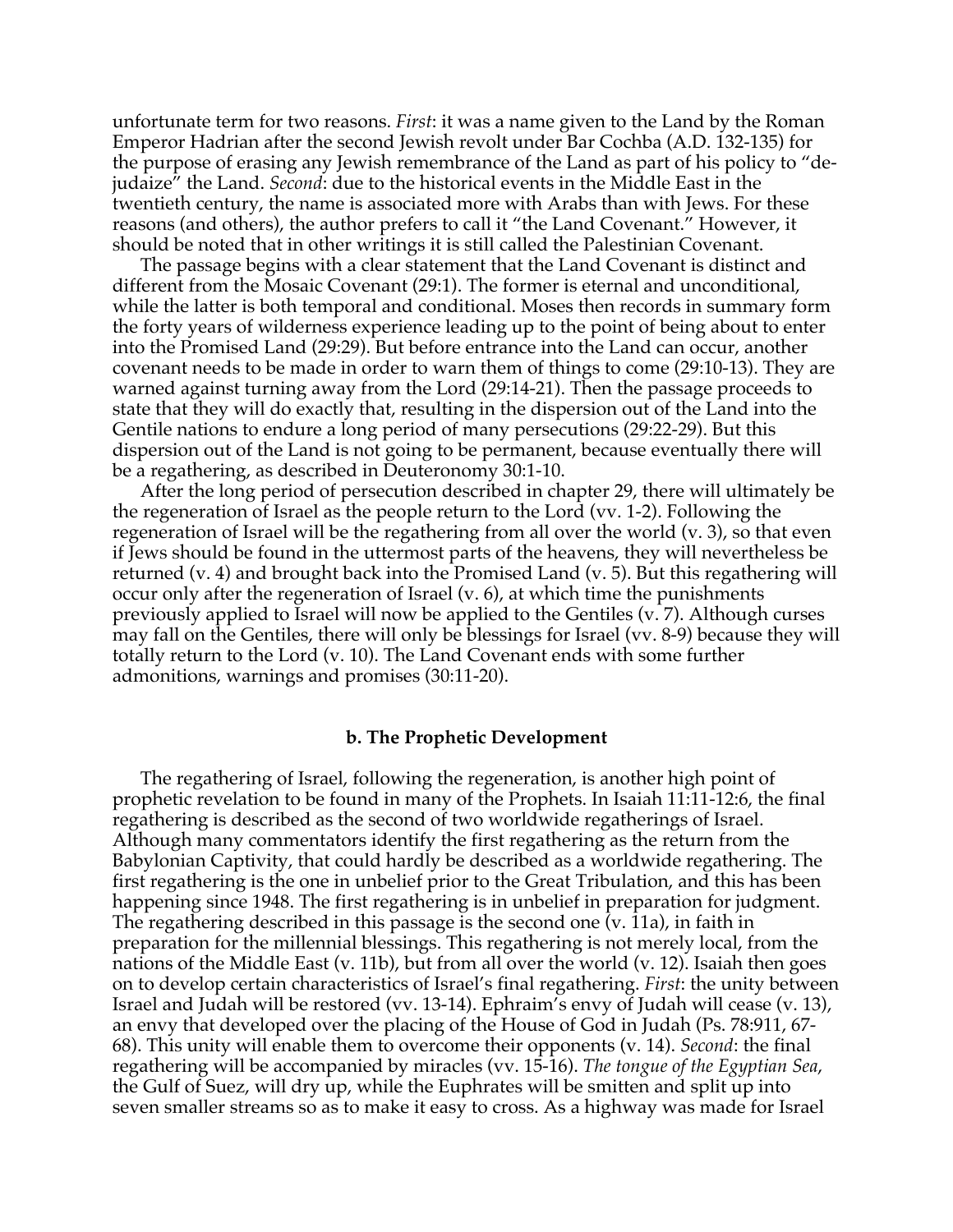at the Exodus, there will likewise be one again in the final regathering. Immediately after the Exodus, Israel sang the song found in Exodus 15:1-18. In the same way, after the final regathering, Israel will sing the song found in Isaiah 12:1-6. The song is in two stanzas. In the first stanza (vv. 1-3) Israel gives a thanksgiving to God for turning away anger (v. 1). They now realize that salvation is in Jehovah (v. 2) Who has poured out the waters of salvation freely (v. 3). In the second stanza (vv. 4-6) they wish to make known God's deeds to all the world, so they give thanks (v. 4), sing (v. 5) and shout out loud of God's goodness (v. 6).

Later, in Isaiah 27:12-13, the emphasis in this passage is on the *totality* of the regathering, for every Jew one by one will be brought back into the Land of Israel. As in the previous Isaiah passage, the key locality of the regathering will be from the Middle East nations since, as a result of the fall of Israel in the middle of the Tribulation, the majority of the Jews will be located in this vicinity and it is here that they will have suffered the most. And so the Jews will be taken one by one out of Egypt and Assyria (modern Iraq). Jews are still to be found in various Arab countries suffering tremendous persecutions. But in the regathering they will be rescued from the land of their enemies. The regathering will be from all over the world, but with special emphasis on the Middle East nations.

The magnitude of the final regathering of Israel is described in Isaiah 43:5-7. As far as locality is concerned, the regathering will be worldwide, and to emphasize the fact, all four points of the compass are mentioned (vv. 5-6). Then the magnitude is illustrated by the usage of three words: *created*, *formed* and *made* (v. 7). These three words were used interchangeably in the creation account of Genesis 1-2. Hence, from God's perspective, the final regathering will be on the magnitude of the original creation.

The comparative magnitude of the final regathering with previous works of God is something Jeremiah also pointed out. In Jeremiah 16:14-15, it is compared with the Exodus. Throughout Jewish history, the Exodus has been considered the high point of Jewish history, but after the final regathering this will change (v. 14). In the future it will be the final regathering of the Jews that will become the high point of Jewish history (v. 15).

Later, in Jeremiah 23:3-4, the prophet stated that from all over the world the Jews are to be regathered into the Land, where they will produce much fruit (v. 3). Furthermore, God will provide righteous leaders who will feed the people with righteousness, justice, and understanding (v. 4). Then there is another comparison with the Exodus in Jeremiah 23:7-8.

One other passage in Jeremiah that speaks of the regathering is found in 31:7-10. Following the regeneration of Israel (v. 7) all the Jews will be regathered, regardless of their state of health and regardless of their location (v. 8). There will be no hindrances whatsoever to the regathering (v. 9), for the same One Who was able to scatter them will also be able to regather them  $(v. 10)$ .

Ezekiel picked up the same motif in Ezekiel 11:14-18. The same God Who scattered Israel (v. 14-16) has every intention of regathering them back into their own Land (v. 17) so that regenerate Israel can cleanse the Land of all pollution (v. 18).

Later, the prophet restated this doctrine in Ezekiel 36:24:

*For I will take you from among the nations, and gather you out of all the countries, and will bring you into your own land.*

The Minor Prophets were not remiss in speaking of the regathering. One such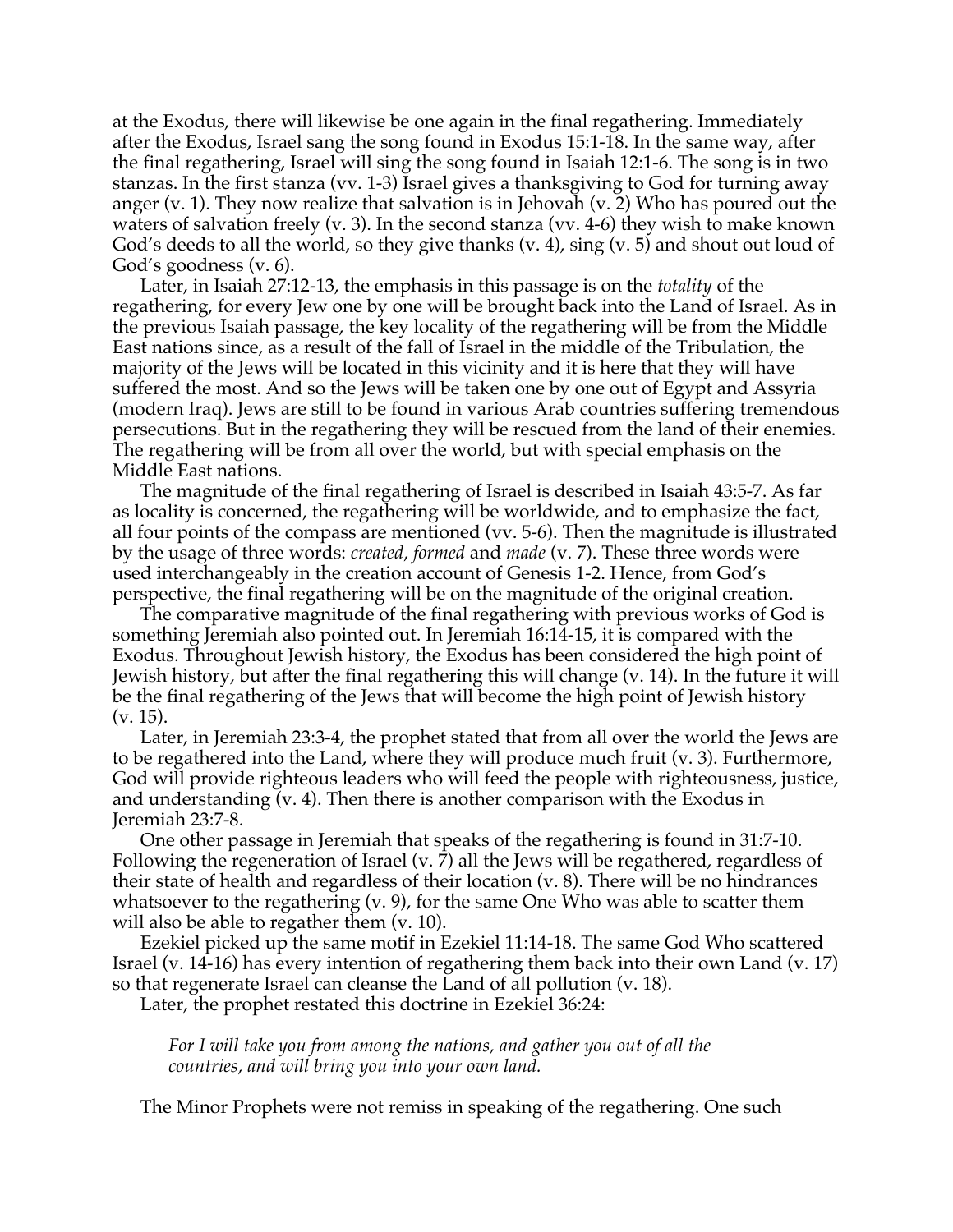prophecy is in Amos 9:14-15. The emphasis of Amos is on *permanency*. Israel is to be regathered in order to rebuild the Land (v. 14). In the final regathering, God will plant them in the Land so that they will never again be uprooted and dispersed out of the Land (v. 15).

The Prophet Zephaniah, whose whole theme was one of judgment, closed his book with a promise of the final regathering in Zephaniah 3:18-20. The judgment meted out against Israel is the result of her sins (vv. 18-19). These judgments will not have a destructive effect, but a corrective one. Once correction takes place, the regathering will indeed occur, and the final regathering will cause Israel to be a name and a praise among the Gentile nations (v. 20).

The final prophet of the Old Testament to speak of the regathering is Zechariah, in 10:8-12. As Zechariah portrayed the final regathering, he saw it in terms of *hissing*, which is the call of a shepherd for his sheep (v. 8a). The regathering will be a result of the redemption and regeneration of Israel (vv. 8b-9). While the regathering is to occur from around the world, there will be a special emphasis upon the Middle East nations (vv. 10-11). Once all the Jews are regathered, they will never again depart from the Lord (v. 12).

# **3. The Possession of the Land**

# **a. The Basis: The Abrahamic Covenant**

The third facet of the final restoration of Israel is the possession of the Land, encompassing two aspects: its total boundaries and its productivity. The basis for this facet is the Abrahamic Covenant, as found in various passages of the Book of Genesis. There are too many to cite them all. Therefore, only those passages that deal with the Land aspect will be cited. The very beginning of the Abrahamic Covenant is in Genesis 12:1-3.

At the time that the covenant was initially made, Abram was simply told to leave for a land that God would show him. At this point, Abram is promised only to be shown a land and nothing more. When he arrived in the Land, God again revealed Himself to Abram in Genesis 12:7. In this verse, the promise is stated in such a way that it is Abram's seed that is to possess the Land. So from this passage alone, it might be concluded that Abram himself was never to possess the Land.

But that is not the case, as another passage on the Abrahamic Covenant makes clear, in Genesis 13:14-17. Although for the time being the area of grazing was divided between Abram and Lot, ultimately all the land that Abram could see is to be possessed by him (vv. 14-15). The promise is clearly made that the Land is to be possessed by Abram personally as well as by Abram's seed. Yet Abram died having never possessed any part of the Land, except for a few wells and a burial cave which he had to purchase with good money. In order for God to fulfill His promise to Abram, two things have to occur. Abram must be resurrected, and the Land must be restored to Israel. Since Abram's seed is to possess the Land as well, the population of Israel will greatly increase at that time (v. 16). Abram was then directed to walk throughout the Land in order to get to know it very well, for some day he will possess it (v. 17).

In the above passage, Abram was told that all the land he could possibly see would be possessed by him, but no exact boundaries were given. Later, however, as God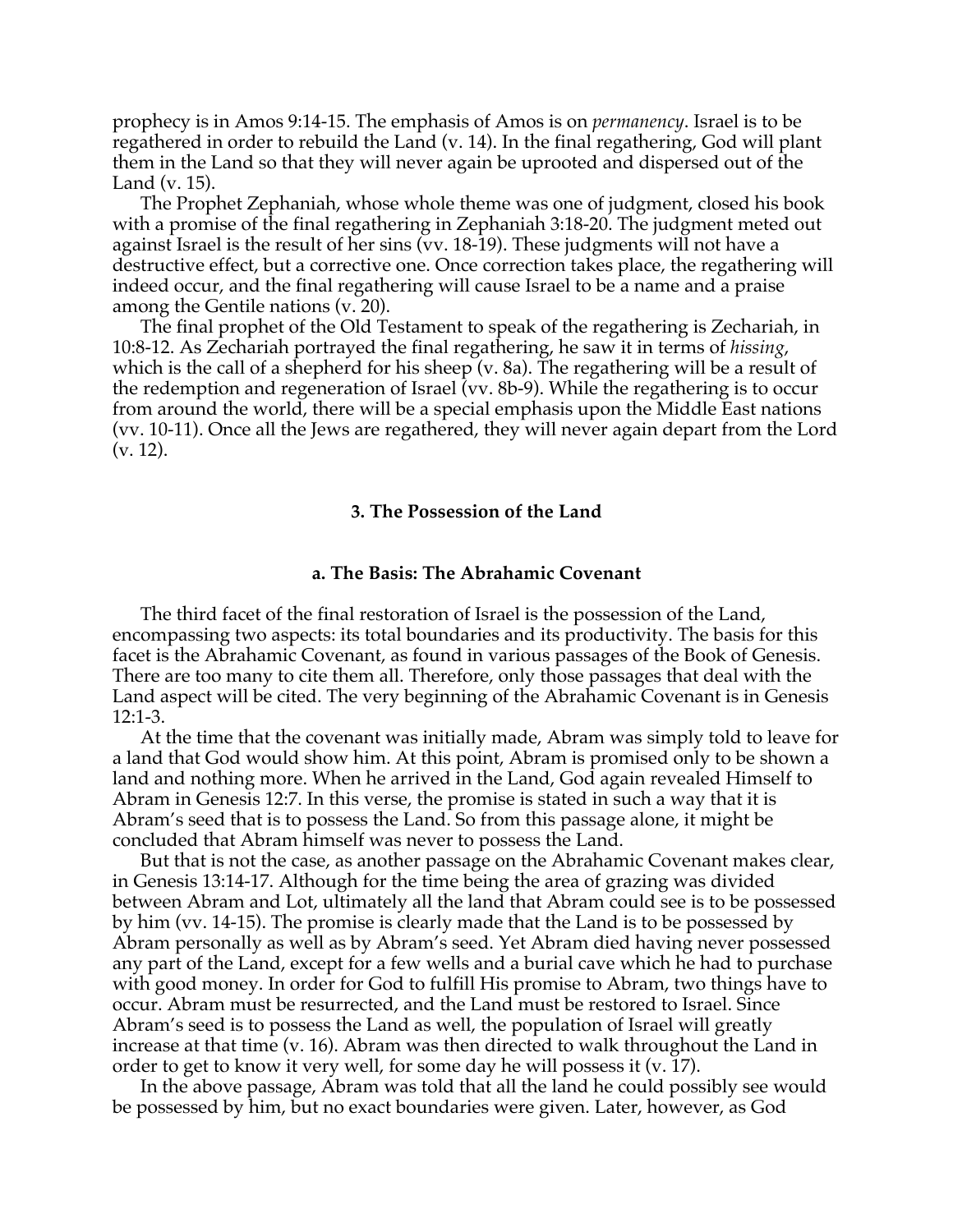signed the covenant, the exact boundaries were given, in Genesis 15:12-21. At the time of the signing and the sealing of the Abrahamic Covenant, God spelled out the future history of Abram's seed prior to their initial possession of the Land (vv. 12-16). Then God signed and sealed the covenant (v. 17) and declared what the boundaries of the Land will be (vv. 18-20). The borders are to extend from the Euphrates River in the north to the River of Egypt in the south. There is no problem with the identity of the Euphrates in the north, but there has been some confusion over the identity of the River of Egypt. Some have identified the River of Egypt as being the same as the Brook of Egypt mentioned in other passages. Both have at times been identified with the Nile River, making it the southern border. But none of these suppositions are correct. First of all, the Brook of Egypt and the River of Egypt are not the same. The latter refers to a continuous flowing river, while the former is a *wadi*, a dry river bed that only has water in it periodically during the rainy season. The words for *river* and *brook* are two different Hebrew words, also forcing one to keep the two distinct. The *Brook of Egypt* is the modern *Wadi-el-Arish* running south to north in the central Sinai Peninsula. Just as the *River of Egypt* is not the same as the Brook of Egypt, neither is it the Nile River. If that were the case, the Jews would have already been in the Promised Land before they ever left Egypt. Rather, it refers to one of the "fingers" of the Nile River. As the river flows from the south to the north before reaching the Mediterranean Sea, it enters an area known as the Nile Delta, where it breaks up into a number of fingers or branches. The most eastern branch or finger was the one known as the River of Egypt. Today, the River of Egypt is along the line of the modern Suez Canal. Hence, according to this passage, Israel's southern boundary is to extend down to about where the Suez Canal is today. This raises some questions concerning consistency with other passages. In this passage, the southern boundary is given as the *River of Egypt*, while the passages in the Prophets, when dealing with the Jewish settlement of the Land in the final restoration, give the southern boundary as the *Brook of Egypt*. This is not really a contradiction. The difference is simply between the extent of possession and control as over against the extent of actual settlement. In the final restoration of the Land, Israel will possess all the way south to the River of Egypt and will control down to the area of the modern Suez Canal. But as far as where the Jews will be living, the actual boundary of this settlement will only extend as far south as the Brook of Egypt or the modern Wadi-el-Arish.

After Abraham, the covenant is reconfirmed through Isaac in Genesis 26:2-5. Isaac is commanded to stay in the Land and not to leave it (v. 2), for it is to Isaac and to Isaac's seed that the Land will be given  $(v, 3)$ . It should be noted that the promise is not merely to Isaac's descendants, but to Isaac himself, requiring Isaac's future resurrection and possession of the Land. As for Isaac's seed, it will be greatly increased in population (v. 4). It is to Isaac and not Ishmael, or to the six sons of Keturah, that the Abrahamic Covenant is reconfirmed (v. 5).

After Isaac, the Abrahamic Covenant is reconfirmed to Jacob in Genesis 28:13-15. It is to Jacob and not to Esau that the covenant is now reconfirmed (v. 13a). The promise is made that the Land will be given to both Jacob and to Jacob's seed (v. 13b). So again the possession of the Land is not a promise to the seed only, but to the individual Jacob as well. For this reason Jacob must also be resurrected and possess the Land. As previously, the seed will be greatly multiplied at that time (v. 14). As for Jacob himself, who was now departing from the Land, God will bring him back in his own lifetime (v. 15).

So then, it is on the Abrahamic Covenant, which is reconfirmed through Isaac and Jacob and then to all of Jacob's descendants (Gen. 49), that the third facet of Israel's final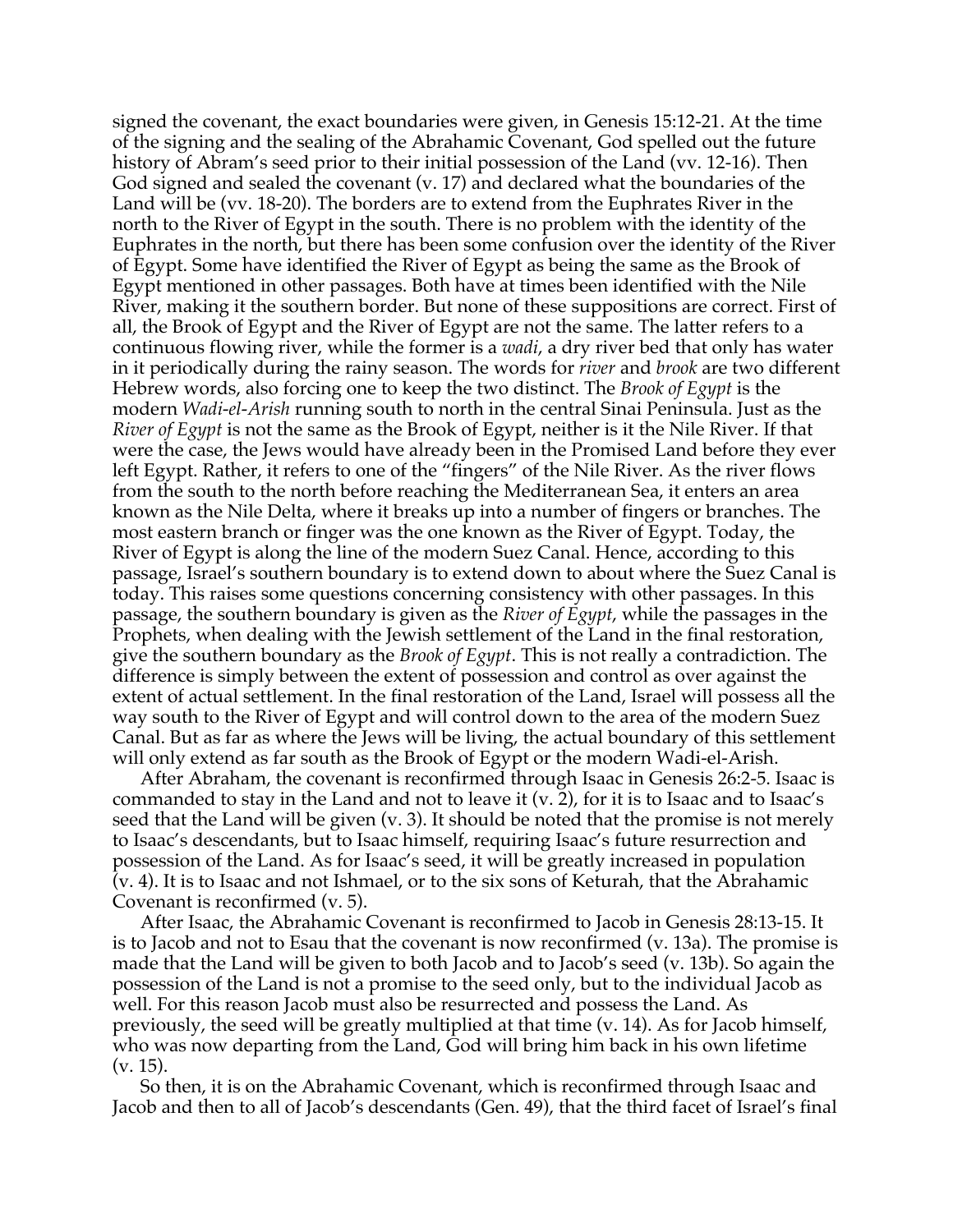restoration is based.

# **b. The Prophetic Development**

This third facet of Israel's final restoration, the possession of the Land, was further developed in both the Law and the Prophets. As far as the Law is concerned, it is found in Leviticus 26:40-45. Following the regeneration of Israel (vv. 40-41) God will fully carry out the promises of the Abrahamic Covenant concerning the Land (v. 42). On the basis of the Abrahamic Covenant He will restore to them the Land that has lain desolate for so long (vv. 43-45).

In another part of the Law, the possession of the Land is also part of the Land Covenant, in Deuteronomy 30:5.

The prophets of Israel developed this facet even further in both the Major and Minor Prophets. Among the Major Prophets, Isaiah 27:12 states that the first aspect (the borders of the Land) is brought out. The northern (Euphrates River) and southern (the Brook of Egypt) boundaries are possessed for the first time in all of Israel's history. Israel will be able to settle in all of the Promised Land.

In another passage, Isaiah 30:23-26, the second aspect (increased productivity of the Land) of the third facet is stressed. The Land will be well watered and will produce abundant food both for men and animals (vv. 23-25). Furthermore, there will be a tremendous increase of light, with the moon shining as brightly as the sun, while the light of the sun will be increased seven times what it is today. It will be a time of total healing of all physical infirmities (v. 26).

As for the deserts of Israel, Isaiah 35:1-2 states:

*The wilderness and the dry land shall be glad; and the desert shall rejoice, and blossom as the rose. It shall blossom abundantly, and rejoice even with joy and singing; the glory of Lebanon shall be given unto it, the excellency of Carmel and Sharon: they shall see the glory of Jehovah, the excellency of our God.*

Isaiah later brought out the productivity aspect again in 65:21-24. With the possession of the Land of Israel, not only will the Jews be able to build houses and plant vineyards and crops (v. 21), but they will also enjoy the work of their hands, for no enemy will take it from them (vv. 22-23). They will enjoy it until a ripe old age.

Another Major Prophet, Jeremiah, also stressed the greater productivity of the Land in the final restoration. In Jeremiah 31:1-6 he wrote that because of God's everlasting love for His people (vv. 1-3), He intends to restore and build them again (v. 4). Once again for Israel there will be a time of plenty (v. 5), and the hills of Ephraim will echo with the call to come and worship God in Jerusalem (v. 6).

Later in the same passage, Jeremiah returned to the theme in 31:11-14. After the redemption of Israel (v. 11), they will be restored to the Land, which will produce an abundance (v. 12), giving joy to all the inhabitants of the Land (vv. 13-14).

After Jeremiah, the next Major Prophet, Ezekiel, picked up the motif of the possession of the Land and stated in Ezekiel 20:42-44. Israel is to be brought back into their land in accordance with the promises of God to the forefathers in the Abrahamic Covenant (v. 42). Israel will turn away from her sins of the past and will detest them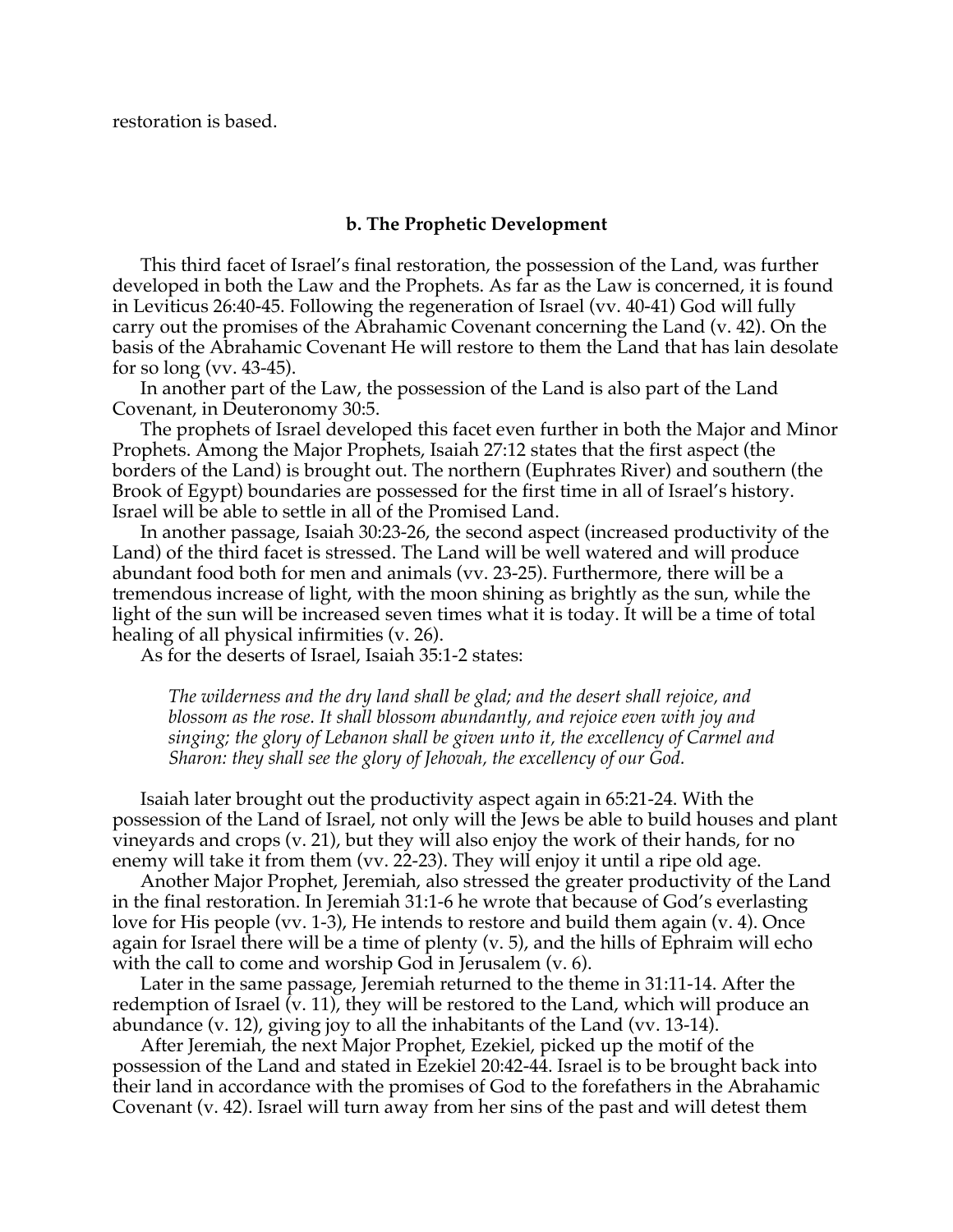(v. 43) and now serve God alone (v. 44).

Later, Ezekiel 28:25-26 adds that following its regeneration and regathering, Israel will then possess the Land in accordance with the Abrahamic Covenant (v. 25). The security in which Israel will live and enjoy the works of her hands is then emphasized (v. 26).

The security aspect along with the element of increased productivity is the theme of Ezekiel 34:25-31. Since there will no longer be any wild beasts in the Land, Israel will be able to enjoy the Land in total security (v. 25). The rains will come in their proper time and in proper amounts (v. 26), increasing the productivity (v. 27a). Not only is Israel to be secure from the wild beasts, but also from all her enemies of the past (vv. 27b-28). None will come to destroy the crops (v. 29). In every way Israel will be rightly related to God and will be His peculiar possession (vv. 30-31).

Nor is this the end of the subject, as the prophet continued in Ezekiel 36:8-15. In spite of years of desolation, the Land is to be tilled again (vv. 8-9) and populated for the inhabitants of the Land will be greatly increased (vv. 10-11). Israel will again possess the Land (v. 12), and the production of the Land will be tremendous (vv. 13-15).

Later in this passage, the prophet further elaborated in Ezekiel 36:28-38. Ezekiel declared that Israel will again possess the Land (v. 28) as a result of her regeneration (v. 29). The reproach of Israel will be removed (v. 30), and Israel will detest her past sins (v. 31). It is not for Israel's glory (v. 32) that the regeneration (v. 33) and the tilling and rebuilding of the Land (vv. 34-35) will occur, but it is for God's own glory among the nations (v. 36). As for Israel, the population will increase and the desolate places will be rebuilt (vv. 37-38).

The repossession of the Land is also promised in the Minor Prophets, such as in Joel 2:18-27. God will be jealous for His Land (v. 18), and this burning jealousy will bring about a great productivity in the Land  $(v. 19)$ . The Land will be secure from any further invasions (v. 20), and it will produce abundantly (vv. 21-22). The rains will come at the proper seasons and in proper amounts (v. 23), causing a tremendous amount of surplus in their storages (v. 24) and recuperation from all previous losses due to pestilences (v. 25). Israel will never again be shamed (v. 26), but will have a special relationship to God (v. 27).

Later, in Joel 3:18, the prophet declared that there will be an abundance of water in the Land.

The increased productivity of the Land is again pointed out in Amos 9:13.

To summarize, for the first time in Israel's history, she will possess all of the Promised Land while the Land itself will greatly increase in its productivity and be well watered, all on the basis of the Abrahamic Covenant.

# **4. The Reestablishment of the Davidic Throne**

# **a. The Basis: The Davidic Covenant**

The fourth facet of the final restoration of Israel is the reestablishment of the Davidic Throne. This is based upon the Davidic Covenant, found in two passages of Scripture: II Samuel 7:11b-16 and I Chronicles 17:10-15.

In essence, then, the Davidic Covenant promised four eternal things: an eternal Dynasty, an eternal Kingdom, an eternal Throne, and an eternal Person. The eternality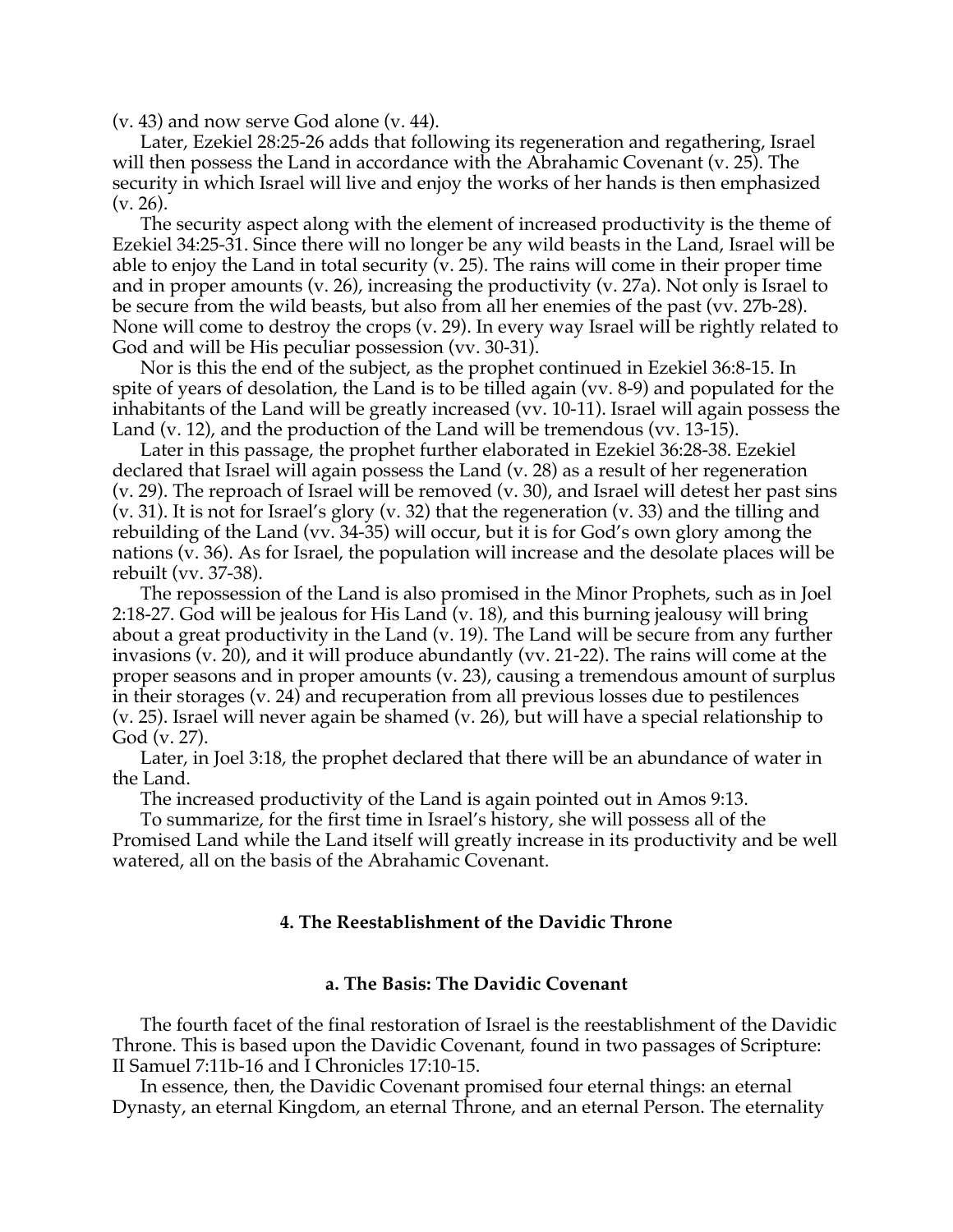of the Dynasty, Kingdom, and Throne are guaranteed only because the Seed of David culminated in the Person Who is Himself eternal.

The Messiah holds three offices: prophet, priest, and king. However, He does not function in all these offices simultaneously. Rather, the functioning of these three offices is to be carried out in a chronological sequence. During His ministry on earth at His First Coming, Jesus functioned in the office of a prophet. But this ceased at the time of His death. Since His death and resurrection, and until He returns, He is functioning in the office of a priest. This duty will cease at the Second Coming. Jesus has never yet functioned in the office of a king. For Him to do so, there must be the reestablishment of the Davidic Throne upon which He will sit to rule as King over Israel and King of the world. This duty will begin at the Second Coming.

# **b. The Prophetic Development**

While this facet of Israel's final restoration has not been as fully developed as the others, it has not been totally ignored. Some of the prophetic developments, such as Jeremiah 23:5-6 and Isaiah 9:6-7, have already been discussed in Chapter 17, General Characteristics of the Messianic Kingdom, on the government of the Messianic Age. But besides these, there are several other passages, such as Psalm 89:3-4. In this passage God states that He has made an eternal covenant with David (v. 3), including the establishment of an eternal dynasty and an eternal throne (v. 4).

The eternality of the Dynasty and the Throne is restated later in the same Psalm, in verse 29.

Still later, verses 34-37 state that the continuation of the covenant is not dependent upon David or upon his descendants, but upon God's character (v. 34). Since God does not lie, the covenant is sure to stand (v. 35). For that very reason, the eternality of the Dynasty and the Throne is assured (vv. 36-37).

Another prophetic passage is Jeremiah 33:17-26. The emphasis in this passage is clearly on the eternality of and the impossibility of breaking the Davidic Covenant. Under no circumstances will the House of David ever become extinct (vv. 17-18), for the Davidic Covenant is both unconditional and eternal (vv. 19-21). Ultimately the seed of David will be greatly multiplied (v. 22). The reestablishment of the Davidic Throne will be the antidote to the poisonous teaching that God no longer intends to fulfill His covenants with Israel (vv. 23-26). God is not through with Israel (vv. 23-24), but will fulfill every promise of the Davidic Covenant (vv. 25-26a) and the Abrahamic Covenant (v. 26b).

One other passage in the Old Testament is Amos 9:11-12. When the Kingdom is established, the ruins of the House of David will be repaired, and the Davidic Throne will again exercise all the glory of the days gone by (v. 11). But in addition to all the glory of the past, the authority of the reestablished Davidic Throne will extend to all the Gentile nations (v. 12).

The promises that God made to Israel have not been rendered null and void. Israel is yet to enjoy all the promises of the four unfulfilled unconditional covenants, each of which points respectively to the four facets of Israel's final restoration.

# **B. Other Characteristics of Israel's Final Restoration**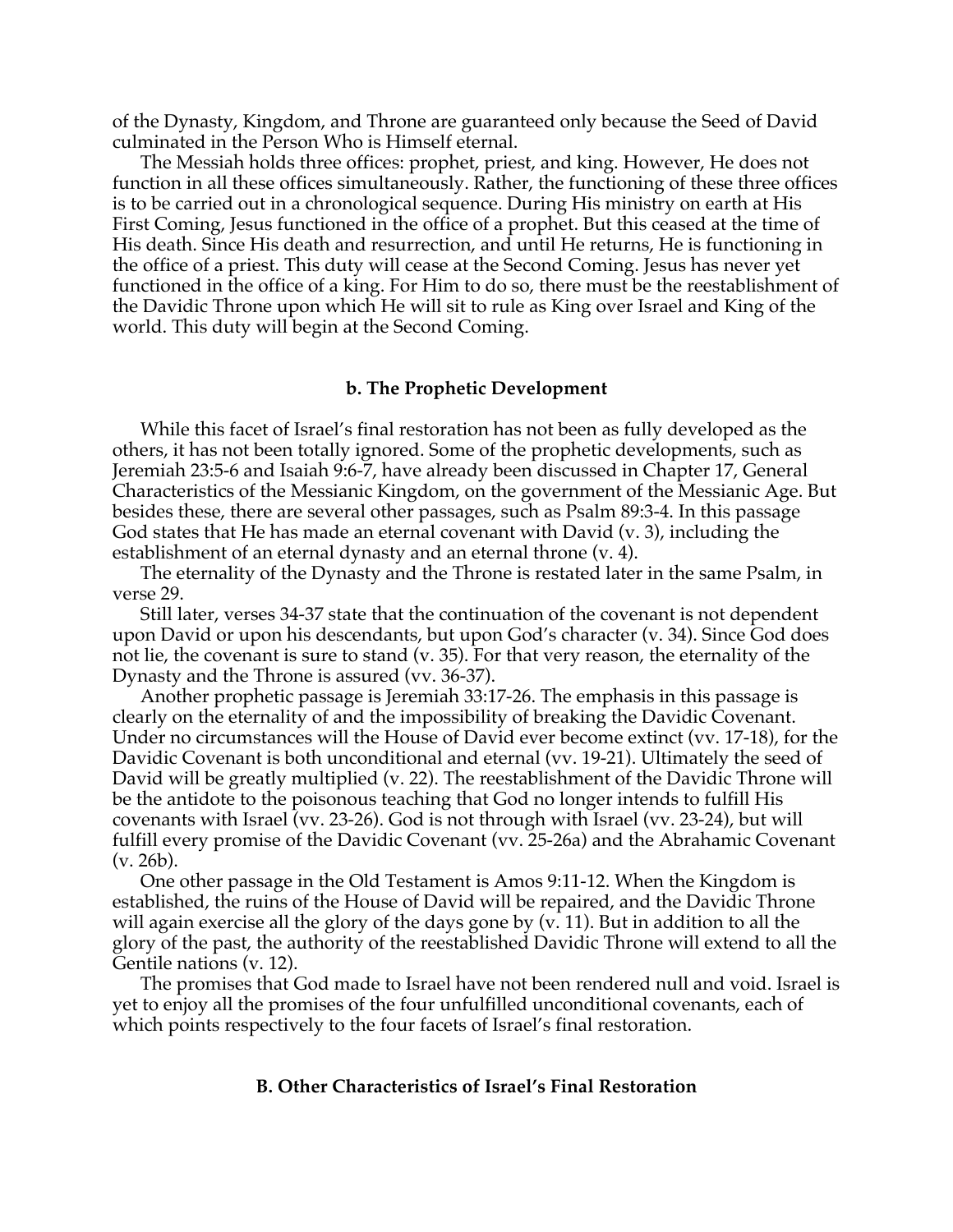Besides the various features mentioned in the passages dealing with the covenants and their prophetic developments, other passages develop additional characteristics which may or may not necessarily be connected with any specific covenant. Some of these other characteristics that will be true at the time of Israel's final restoration will be dealt with in this section.

# **1. Reunited as a Nation**

One of the other major features of the final restoration is that Israel will be reunited as a nation, never to be divided into two separate kingdoms again. This is mentioned by Jeremiah 3:18.

The key passage for this characteristic is found in the Vision of the Valley of Dry Bones of Ezekiel 37:1-23. Ezekiel is first commanded to prophesy over the dry bones scattered all over the valley (vv. 1-6). When he does, the bones all come together with sinews and skin, and then the breath of life is given to them so they become alive again (vv. 7-10). As God interprets the Vision of the Valley of Dry Bones (vv. 11-17), these bones are said to represent the whole House of Israel, which has become spiritually dead and dispersed (v. 11). Yet God will regather them, and they will again possess the Land (vv. 12-13). At the time of the regathering and possession of the Land, Israel will be regenerated by the Spirit of God so as to have a living and right relationship (v. 14). Then the prophet continues, in Ezekiel 37:15-23. Ezekiel is commanded to take two sticks, and on one stick he is to write *Judah* and on the other *Joseph*, and then put the two sticks together so they become one stick in his hand (vv. 15-17). The interpretation of the miracle is that the two kingdoms will some day be reunited into one nation (vv. 18-20). When the regathering of Israel comes (v. 21), they will not be regathered into two nations, but into only one, for they will be under one King in one Kingdom (v. 22). At that time they will be thoroughly cleansed of their sins, which were the root cause of the original division (v. 23).

### **2. The Center of Gentile Attention**

A second major characteristic of Israel's final restoration is that they will become the center of Gentile attention. A number of passages speak of this, such as Isaiah 14:12. After Israel's regeneration and restoration  $(v, I_a)$ , Gentiles will align themselves with Israel in order to worship the God of Israel (v. 1b). In fact, as Israel is being regathered, not only will this be accomplished with the help of angels, but the Gentiles will be conducting the Jews back into the Land (v. 2a). Finally, the Gentiles will be possessed by Israel and will become the servants of Israel (v. 2b).

A similar statement is made in Isaiah 49:22-23. Again, the regathering of Israel is said to be with the aid of the Gentiles, who will conduct the Jews back into the Land (v. 22). At that time, the Gentiles of every social stratum will become the servants of Israel (v. 23a), and Israel will never again be shamed by them (v. 23b).

According to Isaiah 60:1-3, the reason why Israel will become the center of Gentile attention is due to the fact that the *Shechinah* Glory will abide over Israel.

Isaiah 61:4-9 states that when the regathering takes place, Israel will rebuild all the desolate cities of the Land (v. 4). At that time, the Gentiles will become servants to Israel, and will feed the flocks and plow the fields (v. 5). As for Israel, they will be the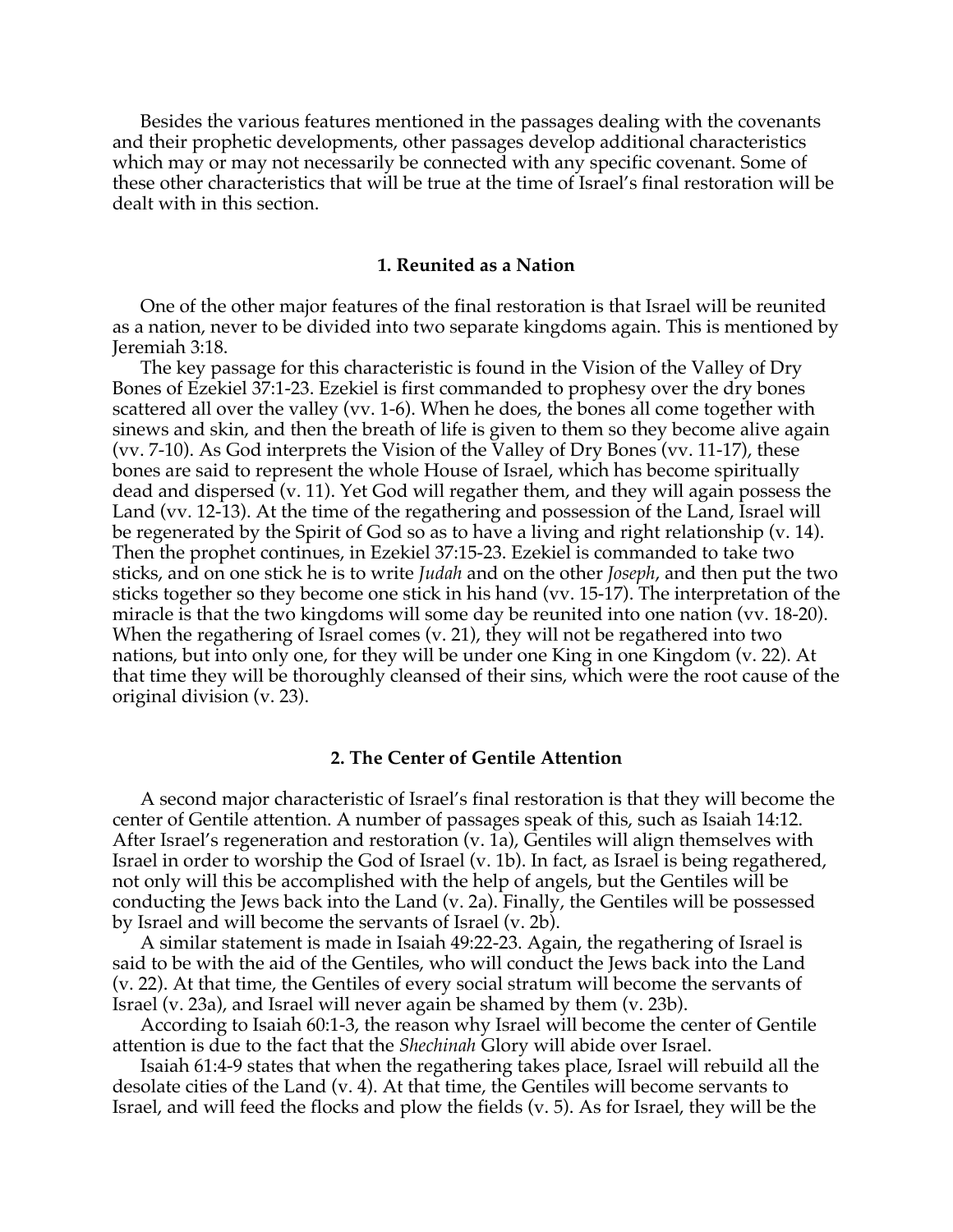ministers of the Word to the Gentiles (v. 6a) and will receive the wealth of the Gentiles for their enjoyment (v. 6b). Israel will never again be shamed by the Gentiles, but rather they will receive a double portion of all blessings and possessions (v. 7). This will be the result of the New Covenant (v. 8). The Jews will be known among the Gentiles, and all the Gentiles will acknowledge that it is the Jews who have been especially chosen by God for special blessings (v. 9).

Isaiah's contemporary, Micah, also had something to say in this regard in Micah 7:14-17. Israel is to be regathered in order to possess the Land (v. 14), and this regathering will be accompanied by miracles (v. 15). When the Gentiles see this, they will cease reproaching the Jews and will have a reverential fear of the Jews. They will then submit to the God of Israel (vv. 16-17).

That Israel's final restoration will cause the Jews to become the center of Gentile attention was also revealed in Zephaniah 3:20.

Finally, in Zechariah 8:23, the prophet stated:

*Thus says Jehovah of hosts: In those days it shall come to pass, that ten men shall take hold, out of all the languages of the nations, they shall take hold of the skirt of him that is a Jew, saying, We will go with you, for we have heard that God is with you.*

In the past, when ten Gentiles grabbed the clothes of the Jew, it was for other reasons than to say, *Let us go with you, for we have heard God is with you*. At the time of the final restoration, the Jews will no longer be reproached. Instead, Jews will be treated with reverential respect, for they will be known as the ministers of God.

### **3. Righteousness, Holiness, Peace, Security, Joy, and Gladness**

Another feature of Israel's final restoration combines the various characteristics of righteousness, holiness, peace, security, joy, and gladness. Righteousness and peace are the primary characteristics in Isaiah 32:16-20; holiness, peace, security, and joy are emphasized in Isaiah 35:5-10, things that will earmark the time of Israel's regathering; joy and gladness are stressed in Isaiah 51:3; joy and peace in nature and man are highlighted in Isaiah 55:12-13; and in Isaiah 61:10-11, the emphasis is on the righteousness aspect.

# **C. The Millennial Mountain**

At the time of the Second Coming of the Messiah, the Land will undergo some tremendous geographical and topographical changes. One of the key changes in the Land of Israel will be the rise of a very high mountain that will become the highest mountain of the world. On top of this mountain the Millennial Temple and the Millennial Jerusalem will stand.

There are several passages that speak of this Millennial Mountain of Jehovah's House. One such place is Isaiah 2:2-4. This clearly states that the mountain upon which Jehovah's House will stand will be the highest of all the mountains, and by far the most exalted (v. 2a). All the nations will move toward it in pilgrimage in order to learn the ways of God because the Law of the Millennial Kingdom will emanate from this mountain (vv. 2b-3). This will result in worldwide peace because differences among the nations will be settled by the Word of the Lord that will come from the Mountain of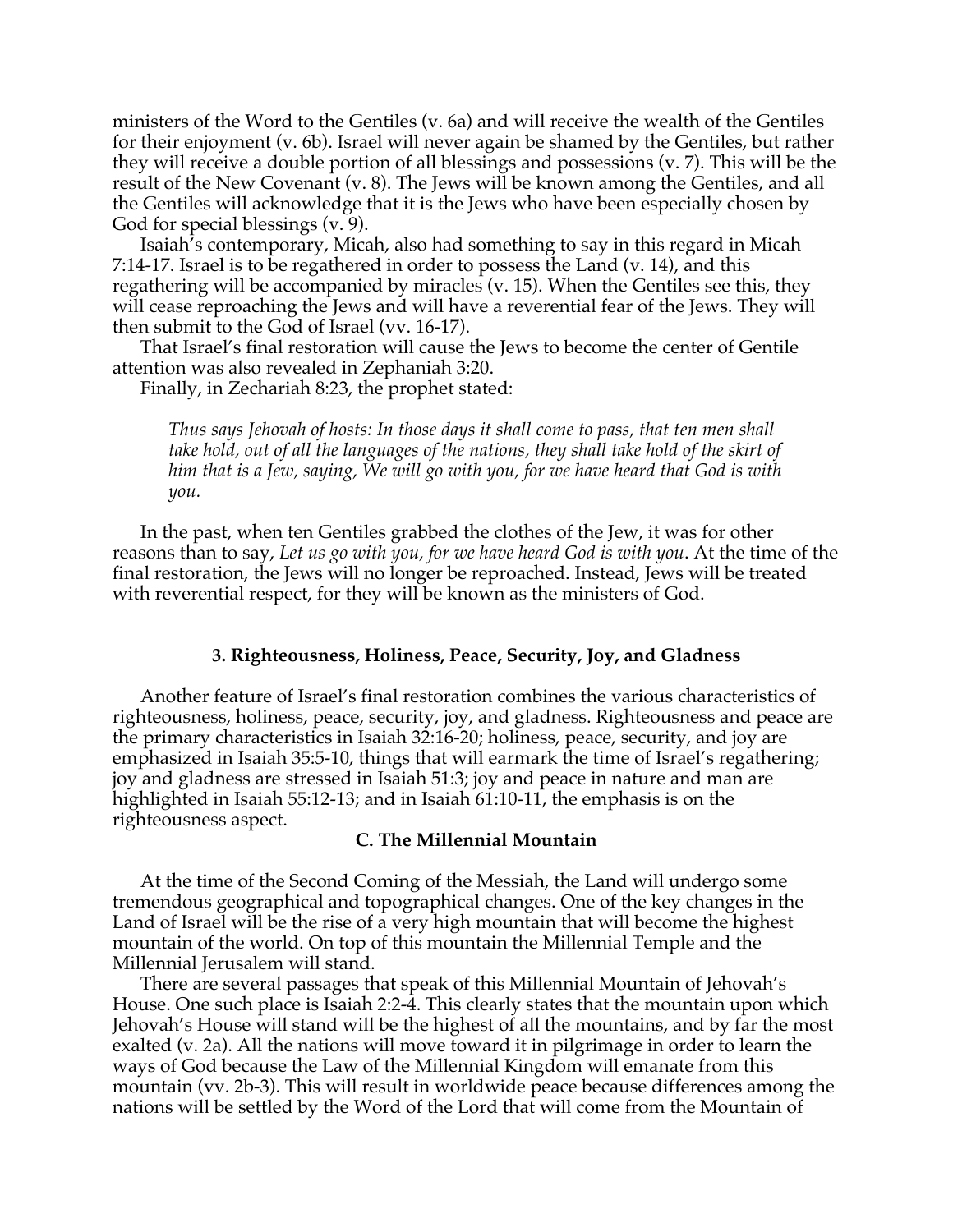Jehovah's House (vv. 3b-4).

Later, in Isaiah 27:13, the prophet pointed out that this high mountain will become the center of Jewish worship.

But not the Jews only, for Isaiah 56:6-8 points out the fact that this great Mountain of Jehovah's House will become a place of prayer for all peoples, Jews and Gentiles alike:

By means of the Gentile nations, the people of Israel will brought and regathered to the Mountain of Jehovah's House, according to Isaiah 66:20.

Isaiah's contemporary, the Prophet Micah, also spoke of this great Mountain in Micah 4:1-2 with words that are similar to, or quoting, Isaiah's.

The Mountain of Jehovah's House will be exalted above every mountain and hill (v. 1), and the law of God will proceed from this mountain (v. 2).

The prophet who received the most revelation regarding the Mountain of Jehovah's House was Ezekiel, who first introduced it in Ezekiel 17:22-24, which describes *the mountain of the height of Israel* as a place of lush greenery and vegetation.

Later, in Ezekiel 20:40-41, the prophet declared that the mountain will serve as the center of Jewish worship in the Kingdom. After Israel's regeneration and regathering, she will worship the Lord in this high, lofty, and holy mountain.

Only in the closing chapters of his book does Ezekiel give the details of what this very high Mountain of Jehovah's House will be like, in three different places: Ezekiel 40:1-4; 45:1-8; and 48:8-20.

After announcing that the high mountain is to be fifty miles square (v. 8), Ezekiel begins to describe the northern section. This northern section will be twenty miles by fifty miles and will be inhabited by priests, for in the very center of this section, the Millennial Temple is to stand. The priests who are to occupy this area around the Temple are the descendants of Zadok, because that segment of the Tribe of Levi remained faithful while the rest went astray. The central section will also measure twenty miles by fifty miles. This area will be reserved for the rest of the Tribe of Levi, those Levites who did not belong to the line of Zadok. The southern section is to measure ten miles by fifty miles, in the middle of which the Millennial Jerusalem is to be built. Jerusalem will be in the very center of this southern section and will measure ten miles by ten miles. The two remaining portions of the southern section, east and west of Jerusalem, will each measure ten miles by twenty miles, and will be for the purpose of growing food for the inhabitants of Jerusalem. Jerusalem will not belong to any particular tribe but will be inhabited by members of all the Twelve Tribes of Israel.

# **D. The Millennial Temple—Ezekiel 40:5-43:27**

In Ezekiel 37:26-28, Ezekiel prophesied that God's Sanctuary will be placed in the midst of Israel.

There is a great expansion and elaboration of these few verses in Ezekiel 40:5-43:27.

# **E. The Millennial System of Priesthood and Sacrifice—Ezekiel 44:1-46:24**

These three chapters of Ezekiel are concerned with the various laws regulating the millennial system of priesthood and sacrifice. While there are similarities with the commandments of the Law of Moses, there are also some marked differences. For this reason, the millennial system of priesthood and sacrifice must not be viewed as a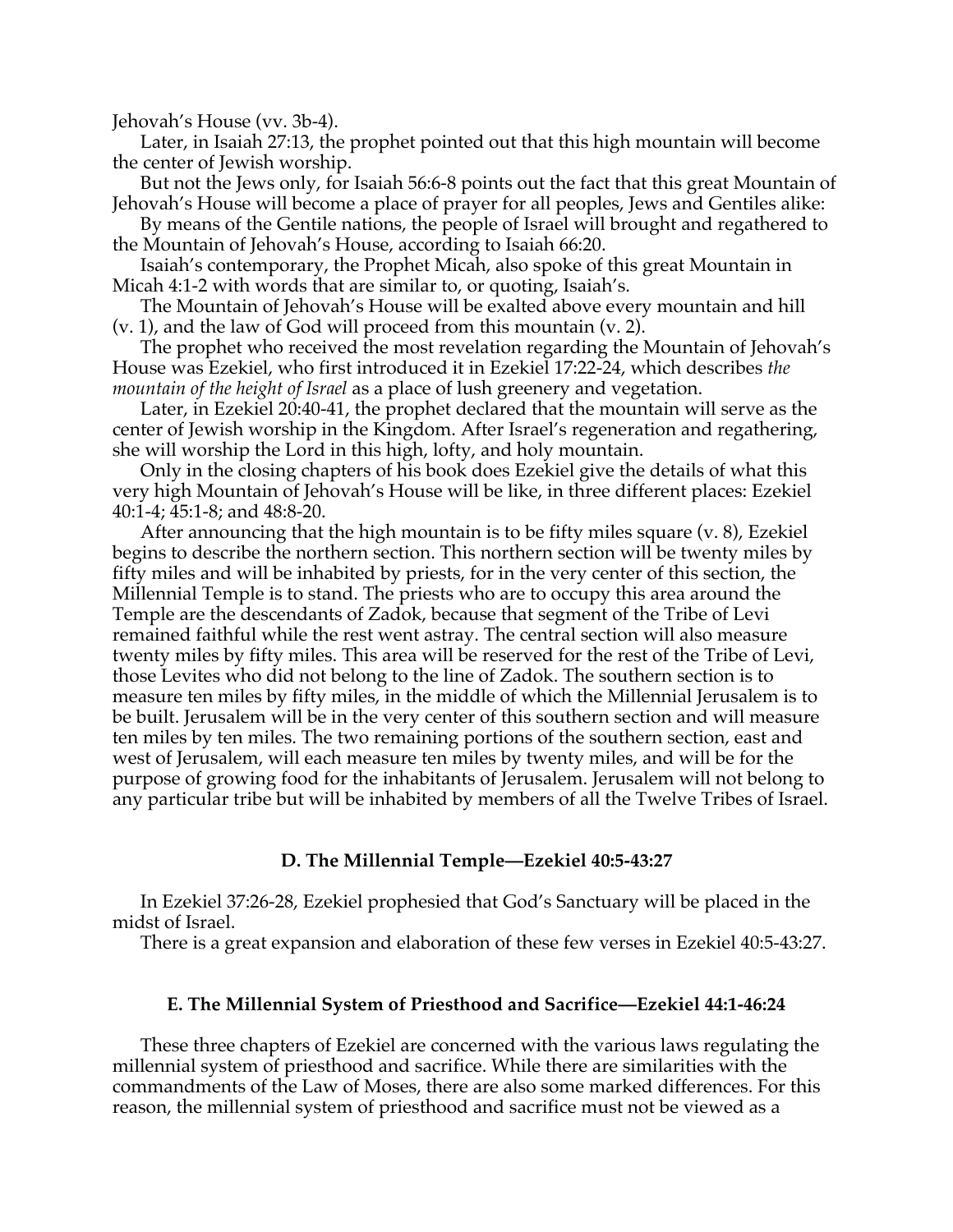reinstitution of the Law of Moses, which ended permanently and forever with the death of the Messiah. During the Messianic Kingdom, a whole new system of law, Kingdom Law, will be instituted. There will be no reinstitution of any previous code of law.

To summarize, there will be a sacrificial system instituted in the Millennium that will have some features similar to the Mosaic system, along with some brand-new laws. For that very reason, the sacrificial system of the Millennium must not be viewed as a reinstitution of the Mosaic system, because it is not. It will be a brand-new system that will contain some things old and some things new, and will be instituted for an entirely different purpose.

A common argument against taking these verses literally is the question as to why such a system would be necessary, since the Messiah has already died. If the death of the Messiah was the final sacrifice for sin, how could these animal sacrifices provide an expiation for sin? Therefore, some say, these chapters of Ezekiel must not be taken literally. But if not, Ezekiel gives a lot of detail that would suddenly become meaningless. Furthermore, if all that detail is intended to be symbolic, the symbols are never explained. So the non-literalist is forced to be subjective in expounding them and must resort to guesswork, and for that reason have come up with a large variety of contradictory views. The literal approach is the safest method to gain understanding of these passages.

# **F. The Millennial River—Ezekiel 47:1-12**

All together there are three passages that speak about the Millennial River. One of these is this Ezekiel passage, which depicts the river as beginning in the Temple Compound and eventually making its way south to the Dead Sea. The entire Ezekiel passage is summarized in Joel 3:18.

According to Joel, the Millennial River will originate at the Temple building itself.

The point of origin is further described in Ezekiel 47:1-2. From the front part of the Temple, by the threshold of the door and the right side of the Altar which will stand in front of the Temple, the Millennial River will gush out, first leading east until it passes the eastern gate and then heading south toward the Dead Sea.

It will not flow directly from the Temple to the Dead Sea, but will first flow to Jerusalem, as depicted in Zechariah 14:8. While the river will begin in the Temple and initially flow eastward, it is clear from this passage that it will flow southward to the City of Jerusalem, where it will be divided into two branches. The western branch will flow down the mountain and empty into the Mediterranean Sea. The eastern branch will flow into the Dead Sea. The branching out of these waters toward the areas designated for growing food on both sides of Jerusalem will provide the necessary water for the growth of the crops.

Since the eastern branch empties into the Dead Sea, the character of the Dead Sea will change. It will begin swarming with life, as prophesied in Ezekiel 47:8-10.

# **G. The Millennial Israel—Ezekiel 47:13-48:29**

For the first time in Israel's history, the Jews will possess and settle in all of the Promised Land, and it will again be subdivided into the twelve tribal divisions. But these tribal divisions will be different than those described in the Book of Joshua.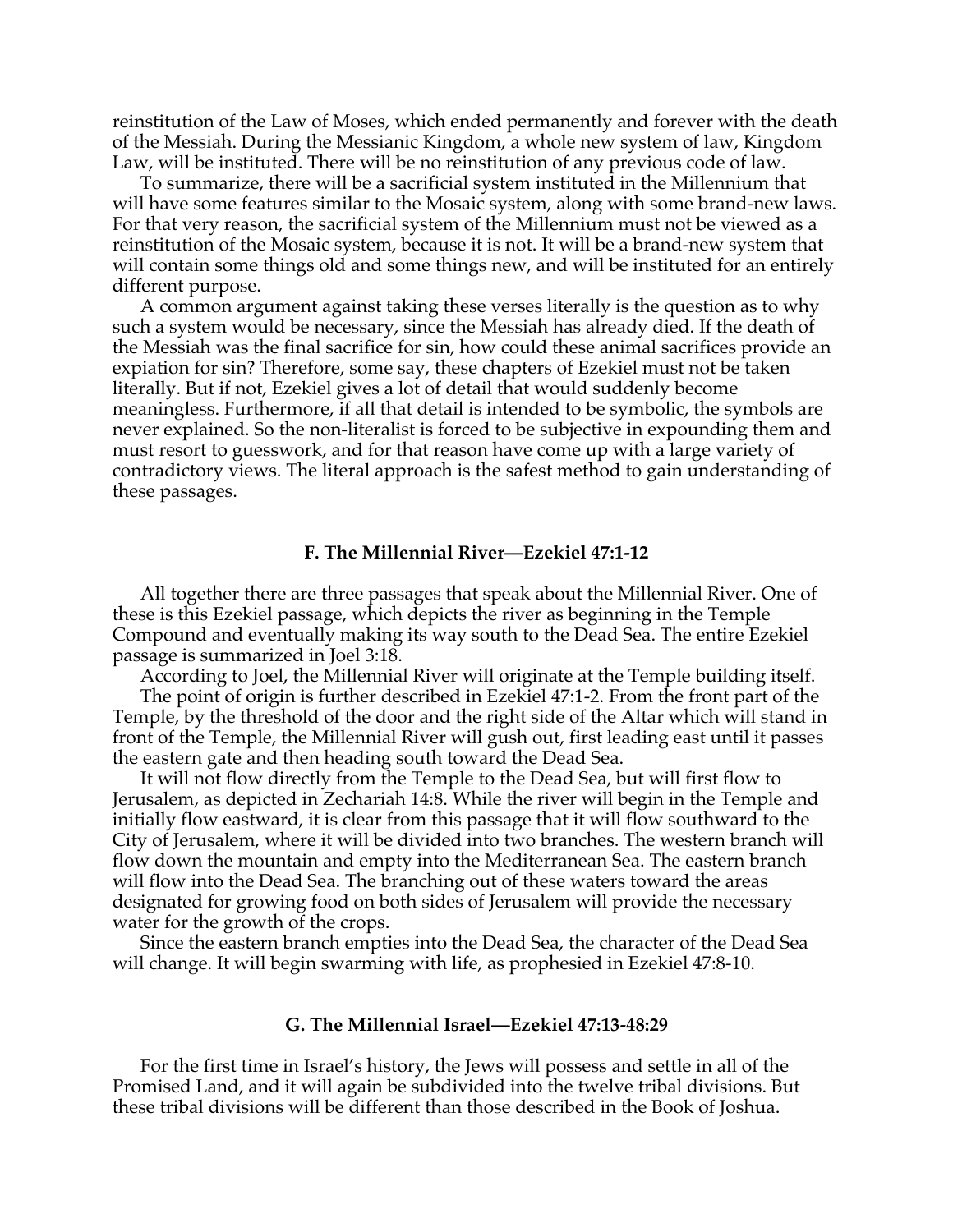# **H. The Millennial Jerusalem—Ezekiel 48:30-35**

Ezekiel closes the final section of his book with a short description of the Millennial Jerusalem, adding details not found elsewhere in the Prophets. All four sides of the city are described, along with the gates and their names. The city gates will all be named after the twelve sons of Jacob. The north side (vv. 30-31) will measure ten miles (v. 30), and the three gates will be named Reuben, Judah, and Levi (v. 31). The eastern side (v. 32) will measure ten miles (v. 32a), and its gates will be named Joseph, Benjamin, and Dan (v. 32b). The southern side (v. 33) will measure ten miles (v. 33a) with its three gates named Simeon, Issachar, and Zebulun (v. 33b). Finally, the western side (v. 34) will also measure ten miles (v. 34a) with its gates named Gad, Asher, and Naphtali (v. 34b). The total measurement of the city will be ten miles square (v. 35a), and Jerusalem's name will be changed to *Jehovah Shammah*, which means *Jehovah is there* (v. 35b). Since the Messianic God-Man will personally reign from this particular city, the city will not only fulfill its name of Jerusalem (the city of peace), but also *Jehovah Shammah* (Jehovah is there). For this same reason the city will also be called *Jehovah our Righteousness*, according to Jeremiah 33:16.

While Ezekiel gives only a short description of the Millennial Jerusalem, other characteristics of the Millennial Jerusalem are to be found in other parts of Scripture. The Psalms in particular took delight in describing and characterizing the Millennial Jerusalem. One such passage is Psalm 48. Verses 1-3 describe it as the residence of the God of Israel.

In verse 8, it is God Who will establish the city.

Because it is God Who will establish Jerusalem, Jerusalem will be known as the City of God, according to Psalm 87:1-7.

The peace that will characterize the Millennial Jerusalem as a result of the reestablishment of the Davidic Throne is described in Psalm 122:1-9.

The building up of Jerusalem at the time of the regathering of Israel is the point of Psalm 147:2-3.

Since it is God Who is rebuilding Jerusalem, it will be characterized by strength as well as peace, in Psalm 147:12-14.

It is from this city that the Kingdom Law will emanate, according to Psalm 147:15- 20:

A number of the prophets of Israel also revealed other features and characteristics of the Millennial Jerusalem. Among the Major Prophets is Isaiah, who, in 1:26-27, described the Millennial Jerusalem as being characterized by holiness, justice, and righteousness.

Later, in Isaiah 4:3-6 holiness is what is going to characterize the establishment of Jerusalem (v. 3), for all of Jerusalem's previous sins will be purged by God's justice and refining fire (v. 4). Hence, over the entire Mount Zion will be the visible form of the *Shechinah* Glory (vv. 5-6).

In Isaiah 14:32, Jerusalem will serve as the place of security for the afflicted people.

Later, Isaiah 33:20-24 describes the Millennial Jerusalem. Quietness and security will characterize Jerusalem in that day (v. 20), for Jehovah in the Person of the Messiah will dwell in this city (v. 21a). It will be a city of many streams and waters, but without any ships of war ever sailing in them (v. 21b). The Messiah in the midst of the city will serve as the Judge, Lawgiver, King, and Savior (v. 22), and so Israel's sins will be totally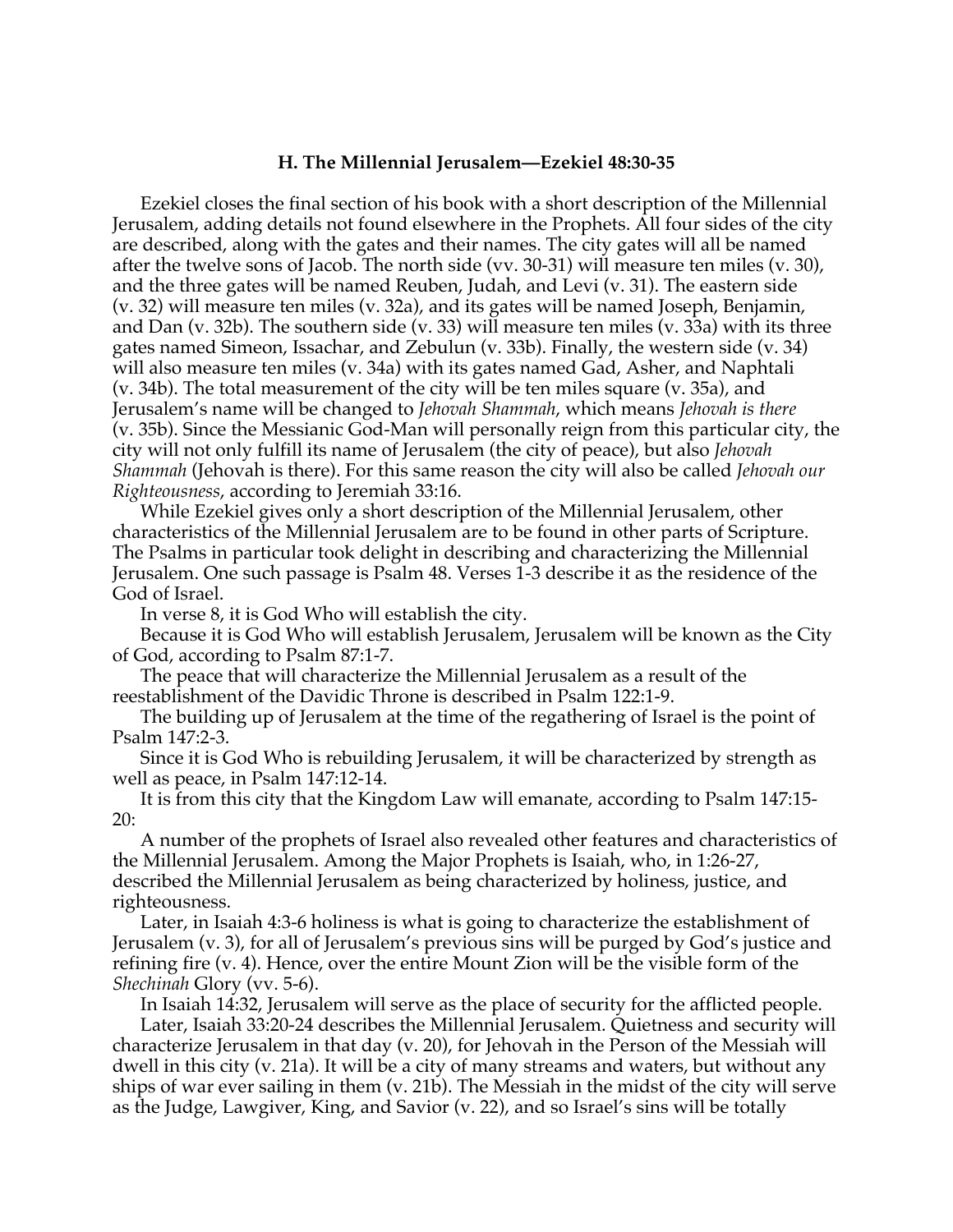forgiven (vv. 23-24).

The holiness and freedom of Jerusalem is emphasized in Isaiah 52:1-2. Jerusalem in that day will become the Holy City, and nothing unholy will ever enter into it (v. 1). It will be further characterized by freedom, for the Times of the Gentiles will be no more, and never again will Jerusalem be subject to bondage (v. 2).

In Isaiah 52:7-10, there is good news that is to be declared to Jerusalem. The good news for Jerusalem is that Messiah will reign in Zion (v. 7), and the Jews will be regathered to Jerusalem (v. 8). Jerusalem will be built all over again, for God will redeem the city (v. 9) and salvation will characterize it (v. 10).

Jerusalem is to become the center of worldwide Gentile attention, according to Isaiah 60:10-14. The Gentiles, who will be the servants of Israel, will also be used in building up the Millennial Jerusalem (v. 10). The twelve gates named after the twelve sons of Jacob will be continually open, never to be closed throughout the Kingdom (v. 11a). The Gentile nations and kings will bring their tribute through these gates (v. 11b), for failure to do so will bring swift judgment (v. 12). The Gentile nations who in the past afflicted the City of Jerusalem will now bow in submission to its authority (vv. 13-14).

A rather detailed description is in Isaiah 62:1-12. The Millennial Jerusalem will be characterized by brightness and righteousness (v. 1). Her righteousness will be recognized by all the nations of the earth (v. 2a). At that time Jerusalem will be given a new name (v. 2b), the one mentioned in Ezekiel 48:35: *Jehovah Shammah*. Jerusalem will be further characterized by beauty (v. 3), never again to be forsaken or desolated by God (v. 4a), for the city itself will be God's joy and delight (vv. 4b-5). To make sure that these promises will some day be fulfilled, angelic messengers have been placed upon the walls of Jerusalem whose entire ministry consists of reminding God of His promises to make Jerusalem the joy and praise of the whole earth (vv. 6-7). The inhabitants of Millennial Jerusalem are promised that they will enjoy the fruit of their labors, for the results of their labor will never again be taken away by their enemies (vv. 8-9). The declaration is made that the redemption and salvation of Jerusalem is assured, because God is One Who keeps His promises (vv. 10-12).

Joy and rejoicing will be prominent characteristics of the Millennial Jerusalem in Isaiah 65:18-19.

Peace and comfort along with joy are features of the city, in Isaiah 66:10-14.

Though Isaiah is the primary Major Prophet describing the Millennial Jerusalem, other Major Prophets spoke of it as well. In Jeremiah 3:17 the reestablished Davidic Throne will be situated in Jerusalem, making it the center of Gentile attention.

It will also be a center of Jewish attraction, in Jeremiah 31:6.

The increased size of Jerusalem, its holiness and its indestructibility are the points of Jeremiah 31:38-40.

The peace and joy that will return to Jerusalem is described in Jeremiah 33:9-11. The joy, peace and glory of Jerusalem will attract the Gentile nations from afar (v. 9). All the former desolations of Jerusalem will be forever forgotten (v. 10), for the streets of Jerusalem will bustle with the noise of joy and gladness, and with the happy voices of brides and bridegrooms (v. 11).

Scattered among the Minor Prophets are more references describing the Millennial Jerusalem. Jerusalem is to be characterized by holiness and security only because God Himself will dwell in her, according to Joel 3:17.

It is from Jerusalem that God will reign over the regathered Israel in Micah 4:6-8. In Zephaniah 3:14-17, Jerusalem is to shout for joy and gladness (v. 14), for the city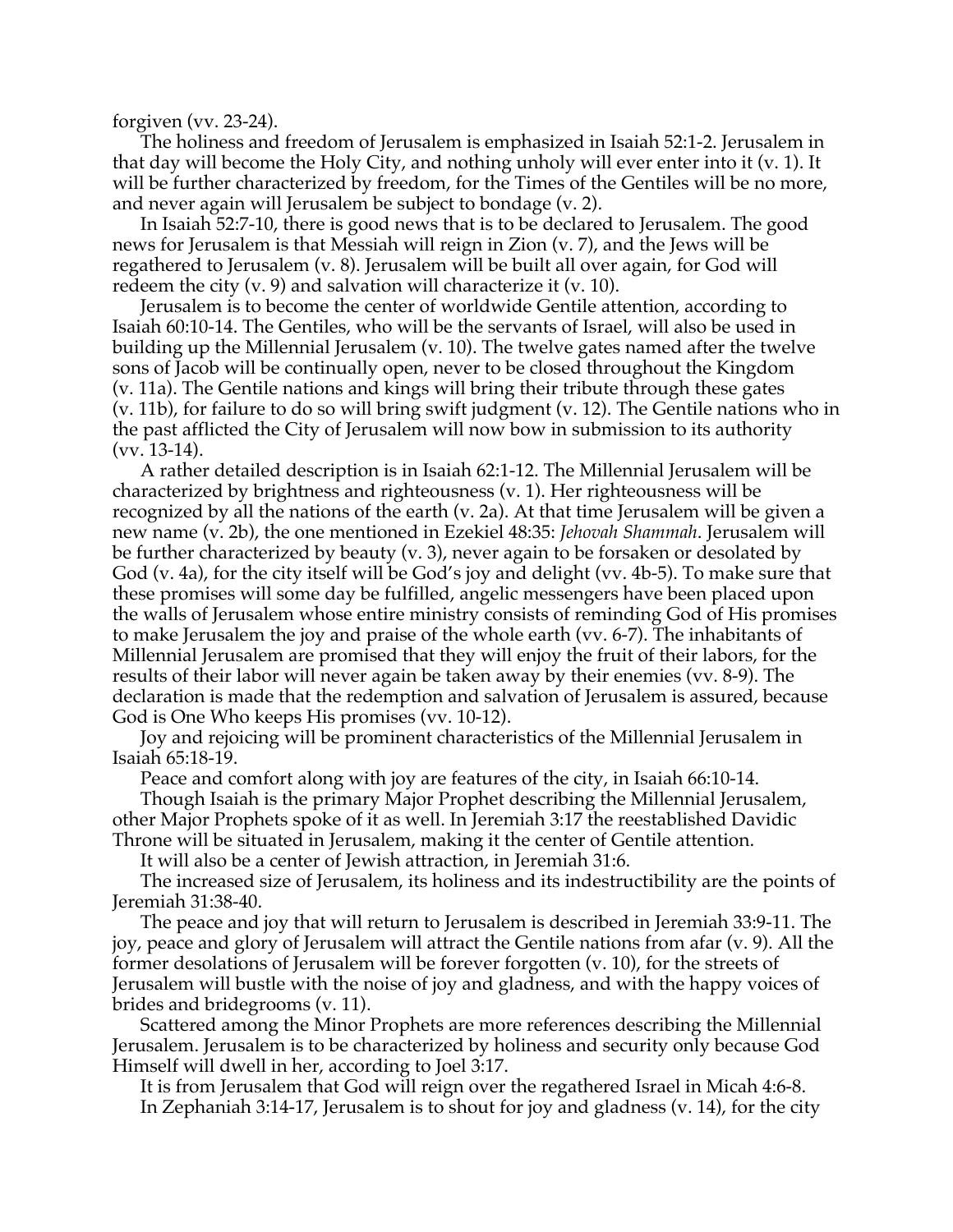will be redeemed (v. 15a). God Himself will dwell in the city (vv. 15b-17) and reign over the inhabitants of the city.

Of all the Minor Prophets, Zechariah had the most to say concerning the Millennial Jerusalem. In the very first chapter of his book, in Zechariah 1:14-17, the prophet reported a promise God made that He has every intention of choosing Jerusalem in spite of desolations afflicted on her by the Gentiles.

Zechariah 2:1-5 is an elaboration of the promise made in Zechariah 1:14-17, in which God promised that He will choose Jerusalem and rebuild her. Now, in Zechariah 2:1-5, the promise is developed. Jerusalem will indeed be rebuilt to a size far greater than ever before (vv. 1-2). The rebuilt city is portrayed as a city without walls (vv. 3-4). It does not state that there will be no walls, as if to contradict other passages studied in this chapter. It simply says *as* without walls. The purpose of walled cities was for protection and security. However, the Millennial Jerusalem will not need a wall for the purpose of protection or security, since the Messiah Himself will dwell in her midst. The purpose of Jerusalem's wall will not be for protection, but for beauty. The reason the wall will not be needed for security is because on one hand God will dwell in the midst of Jerusalem, while on the other hand the *Shechinah* Glory in the form of fire will surround the city  $(v. 5)$ .

The point is restated in Zechariah 2:10-12. God, in the Person of the Messiah, will indeed dwell in Jerusalem (v. 10). For this reason, Jerusalem will be the center of worldwide Gentile attention (v. 11). From His throne in Jerusalem, the Messiah will reign over all Israel and the Holy Land (v. 12).

Another graphic description of the Millennial Jerusalem is in Zechariah 8:1-8.

God's special jealousy for Jerusalem (vv. 1-2) will cause Him to return to Jerusalem to dwell in her midst (v. 3a). At that time Jerusalem will become the city of truth upon the Mountain of Jehovah's House (v. 3b). The city will be inhabited by the very young and the very old (vv. 4-5). The very young will be those who will be born in the Kingdom, while the very old will indeed be very old, for many will be several hundred years of age in the closing centuries of the Millennium. The Millennial Jerusalem will be a marvelous work that only God can do (v. 6). Once the Millennial Jerusalem is established, it will be inhabited by the Jews regathered from all over the world (vv. 7-8).

Jerusalem becoming the center of worldwide Gentile attention is the point of Zechariah 8:20-22.

The unique situation of Jerusalem in the Kingdom is described in Zechariah 14:911. The Messiah will be King in the city (v. 9), and the geography of the Land will be greatly altered so that Jerusalem can be enlarged and exalted on the Mountain of Jehovah's House (v. 10). Only then will Jerusalem become truly the city of peace and live in total security (v. 11).

Finally, the holiness that will characterize Jerusalem will extend to the very bells upon the horses, and to the pots and pans in the kitchens, according to Zechariah 14:2021:

*In that day shall there be upon the bells of the horses, Holy Unto Jehovah; and the pots in Jehovah's house shall be like the bowls before the altar. Yea, every pot in Jerusalem and in Judah shall be holy unto Jehovah of hosts; and all they that sacrifice shall come and take of them, and boil therein: and in that day there shall be no more a Canaanite in the house of Jehovah of hosts.*

The golden age of Jerusalem is yet to come.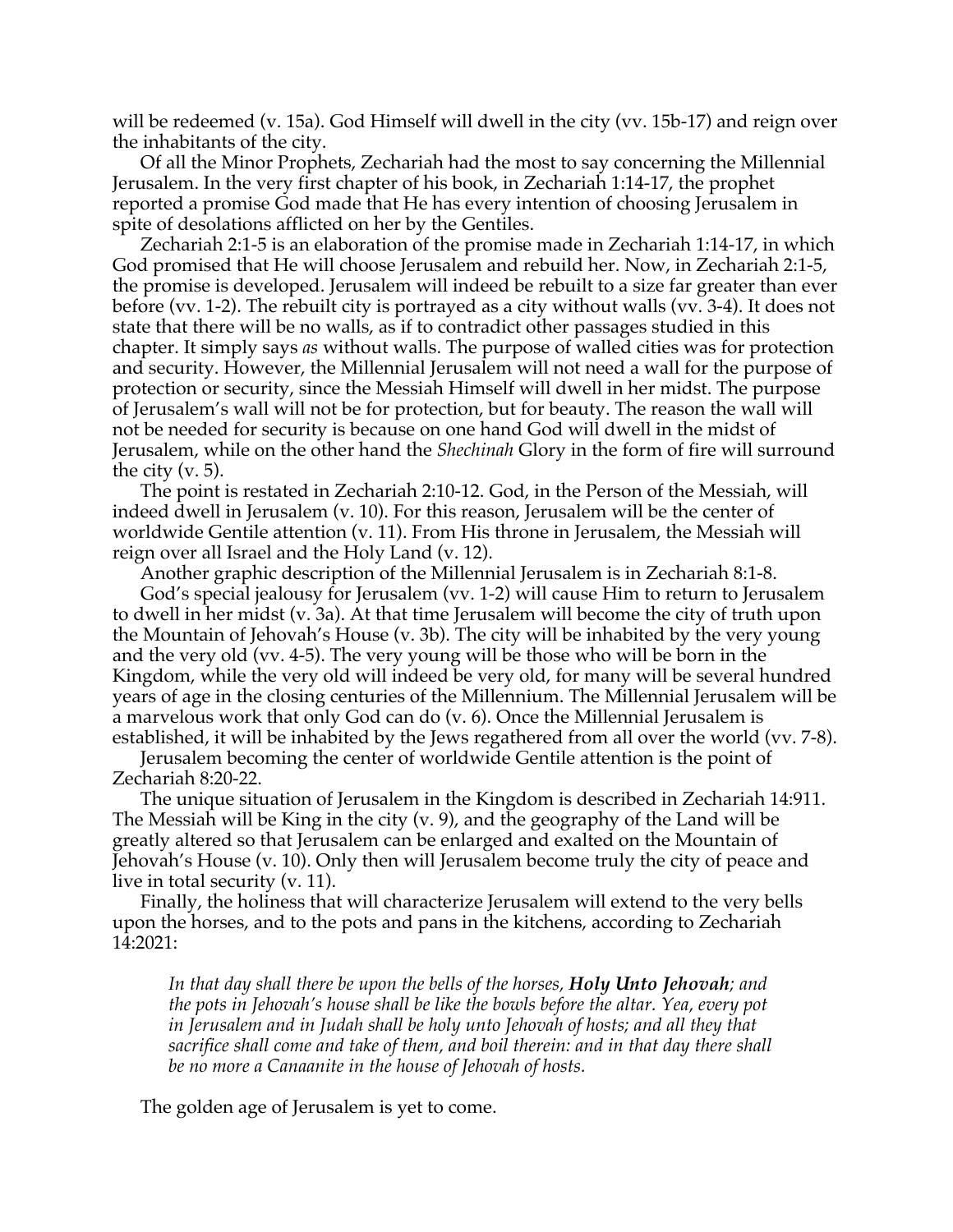# **V. The Gentiles in the Messianic Kingdom**

## **A. General Characteristics**

The Gentiles who survive the Judgment of the Gentiles for their treatment of Israel are the ones who will enter and populate the Gentile nations in the Millennium. These are the sheep Gentiles who, because of their faith shown by their pro-Semitism, will be able to participate in and populate the Kingdom.

Much has already been said about the place of the Gentiles in the Kingdom in the previous chapters relating to the government, the Church, and Israel in the Kingdom. This chapter will be concerned with those passages that deal exclusively with the place of the Gentiles in the Kingdom, as a good number of passages in the Major and Minor Prophets speak to this point.

Of the Major Prophets, Isaiah is the key. In Isaiah 11:10, the Messiah will be the center of Gentile attraction.

According to Isaiah 14:1-2, they will be possessed and be the servants of the people of Israel.

While on one hand the Gentiles will be subject to the King Messiah, they will also receive justice from the King in Isaiah 42:1.

At that time, in a special way, the Messiah will become the light to the Gentiles, according to Isaiah 49:5-7. The calling of the Messiah is not only on behalf of Israel to regather the scattered nation (v. 5a), but also to be the light and the salvation to the Gentiles (v. 6b). So at the time of the final restoration of Israel, the Messiah will be manifested in the most complete sense as the light to the Gentiles, and all the kings of the Gentiles will worship Him (v. 7).

A more extensive passage is Isaiah 56:1-8. At the time of the setting up of the Kingdom, there may be some feeling among the sheep Gentiles that, because of the exalted position of Israel, the Gentiles will be excluded from receiving the benefits of Millennial Temple worship (vv. 1-3). But this will not be the case, for the Temple ministry will be open to all Gentiles who are rightly related to the King. Under no circumstances will they be excluded either because they are Gentiles or because they are mutilated (vv. 4-5). It is then and only then that the House of God will be called truly a house of prayer for all nations (vv. 6-7). When will that be? At the time of Israel's final regathering (v. 8).

That the Gentiles are to have a place in the Millennial Temple worship is also taught in Isaiah 66:18-24. The *Shechinah* Glory, which will be especially manifested in the Kingdom, will be seen by many of the Gentiles (v. 18), and those who do see it will set off to travel among the Gentiles who have not seen it to tell them of it (v. 19). At the same time, Gentiles will be used to conduct the Jews back into the Land of Israel (v. 20a), and they will be brought to the Mountain of Jehovah's House in order to worship (v. 20b). Furthermore, from among these Gentiles, God will choose some to serve as priests in the Temple (v. 21). Not only is Israel the eternal nation, but the faithful among the Gentiles will also be eternal (v. 22), and they will have a place of worship in the Temple for the Sabbath and new moon offerings (v. 23). As for the unfaithful among the Gentiles, their dead bodies and the suffering of their souls will be visible throughout the Kingdom (v. 24), illustrating for one thousand years God's grace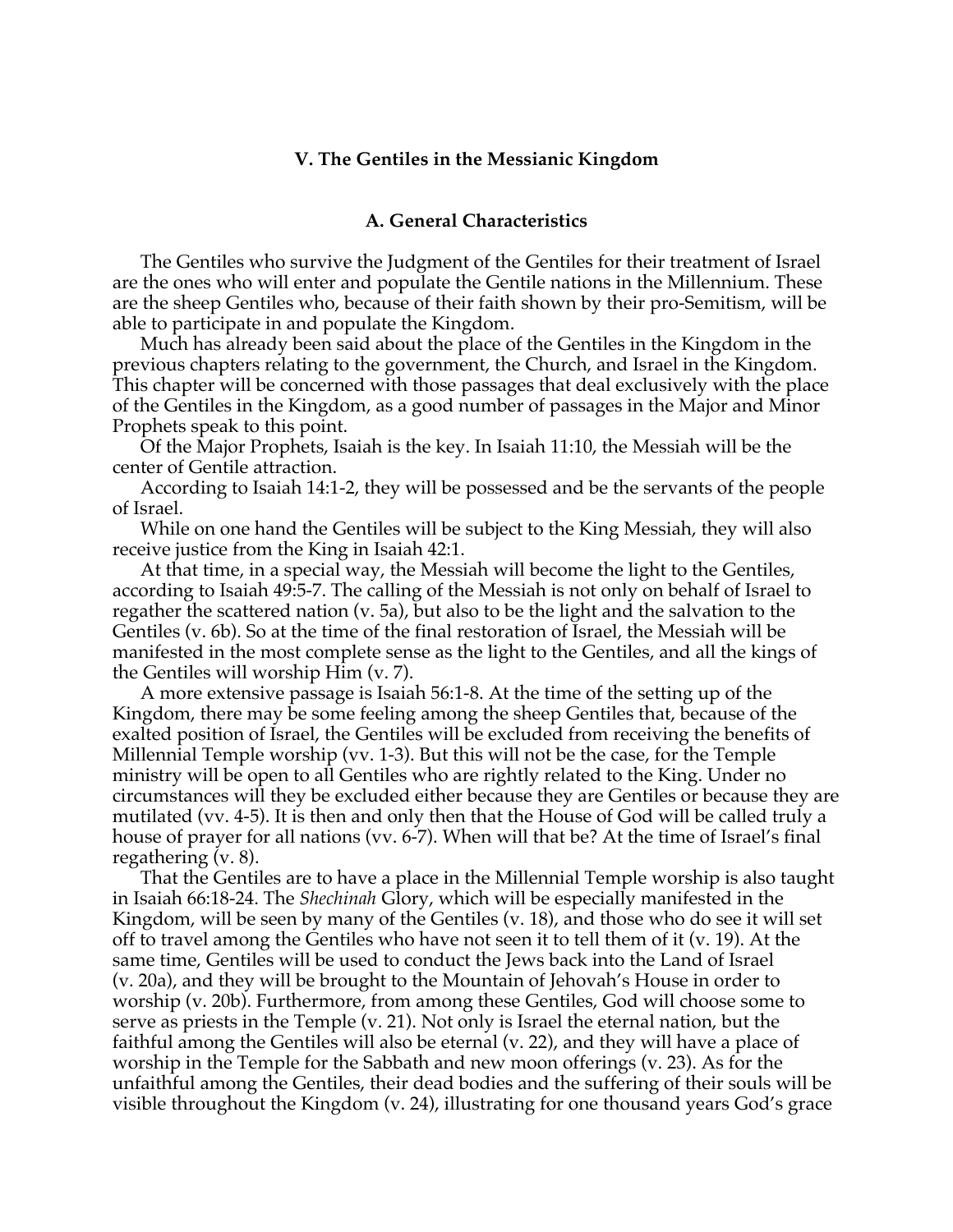to the faithful and His severity to the lost.

Besides these general characteristics, there are some specific elements that need to be dealt with.

# **B. The Obligation**

Of the various feasts and celebrations and festival offerings of the Millennium mentioned by Ezekiel, there is one feast, the Feast of Tabernacles, that will be obligatory for all Gentile nations according to Zechariah 14:16-19.

All the Gentile nations that will populate the Kingdom will be obligated to send a delegation to Jerusalem in order to worship the King at the time of the Feast of Tabernacles (v. 16). It may be at this time that the Gentiles will pay their obligatory tribute to the King (Is. 60:11). Though the Gentile observation of the Feast of Tabernacles will be mandatory, not every nation will necessarily be willing to obey. Therefore, if at any time a nation should fail to send a delegation, the rains will be withheld from them for that year (v. 17). As an example of the punishment, Zechariah mentions the case of Egypt (vv. 18-19). Should Egypt fail to send a delegation, there will be no rain for Egypt. Using Egypt as an illustration of a reluctant nation to keep the Feast of Tabernacles is especially significant, for originally the Feast of Tabernacles was inaugurated as part of a memorial festival of the deliverance of Israel from the Egyptian Bondage. But regardless of what nation may fail to obey this mandate, the punishment will be the same for all.

# **C. The Arab States**

Another specific area the Scriptures deal with is the Arab states. In determining the place of the Arab states in the Kingdom, it should be viewed from the backdrop of the Arabs' perpetual hatred against the Jews. Two principles will be used to determine the future of the individual Arab states: *first* is the history of their anti-Semitism; *second* is how closely these individual Arab states are related by blood to Israel. Ultimately, peace will come between Israel and the various Arab states, but it will come in one of three forms: *First*, by means of occupation; *second*, by means of destruction; or *third*, by means of conversion. It is necessary to deal with the various Arab states individually to get a clearer picture.

### **1. Lebanon**

Peace will come between Israel and Lebanon by means of occupation. This is not so much explicitly stated by Scripture as it is derived from certain facts contained in the Scriptures. As stated in the previous chapter, Ezekiel 47:13-48:29 gives the boundaries of the nation of Israel in the Messianic Kingdom. The tracing of the northern boundary will show that Israel will encompass all of modern-day Lebanon. From this fact, it can be deduced that in the Kingdom, Israel will occupy and possess all of Lebanon, and it will be settled by some of the northern Jewish tribes. Lebanon was always part of the Promised Land, but it was the part that Israel never possessed. In the Messianic Kingdom, there will be no nation called Lebanon, but it will be part of Millennial Israel.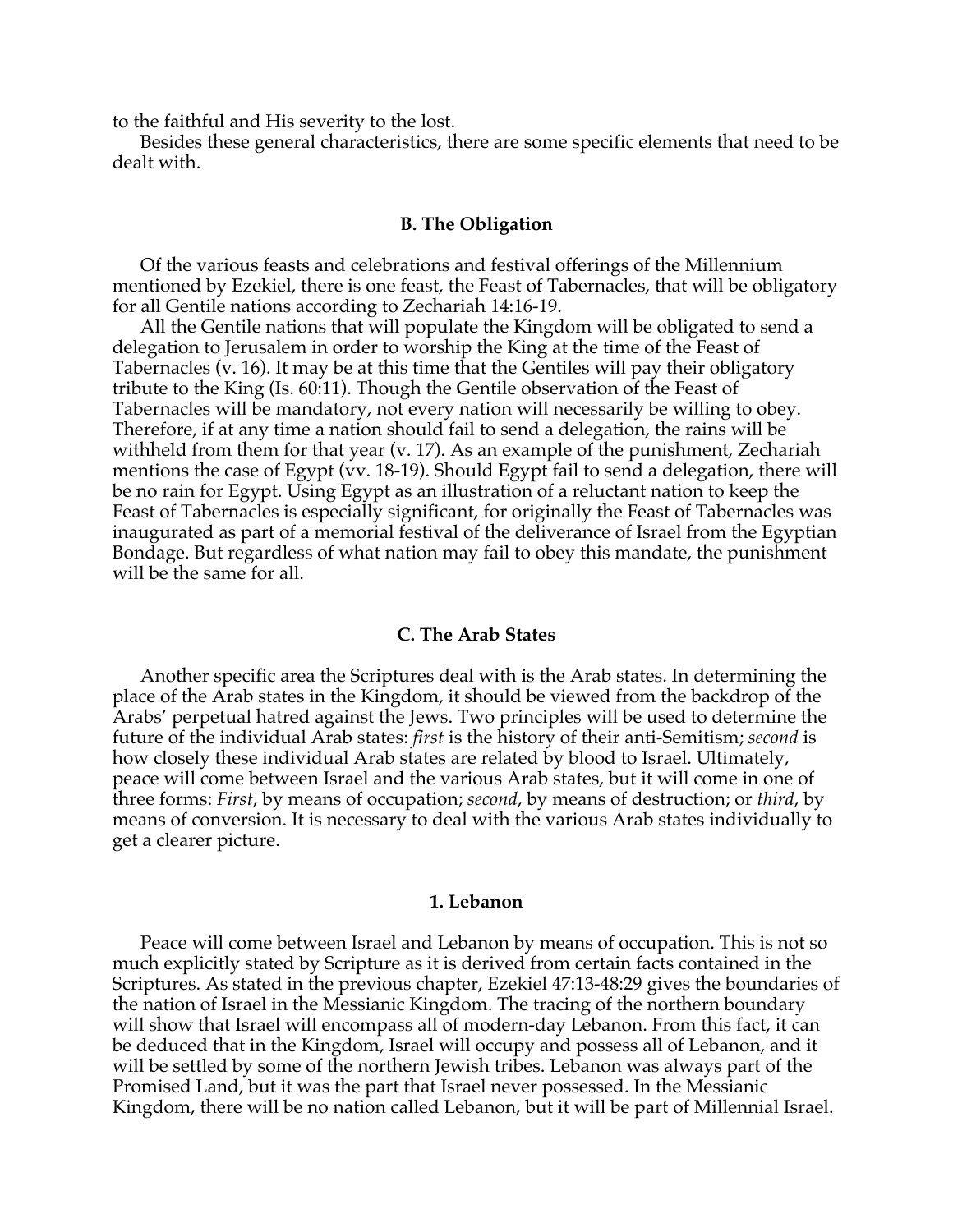Peace will come between Israel and Lebanon by means of occupation.

# **2. Jordan**

Modern Jordan comprises the ancient countries of Edom, Moab and Ammon. Since God does not have the same future for each individual segment of Jordan, they will need to be studied individually.

#### **a. Edom : Southern Jordan**

It is Edom, or southern Jordan in particular, that the prophets were concerned about. Several passages disclose that peace will come between Israel and southern Jordan by mean of destruction: Ezekiel 35:6-9; Jeremiah 49:7-13; 19-20; Obadiah 5-9; 17-21; Ezekiel 25:12-14.

Edom, or present-day southern Jordan, is to suffer desolation, and the destruction of all descendants of Esau will come by means of the people of Israel. Only via total destruction will peace come between Israel and southern Jordan. As with Lebanon, there will not be a nation called Edom in the Messianic Kingdom.

## **b. Moab: Central Jordan**

As for Moab, present-day central Jordan, it, too, will suffer destruction (Jer. 48:1-46), but it will not be total. Those who survive will come to repentance and a remnant of Moab will return, according to Jeremiah 48:47.

Peace will come between Israel and central Jordan by means of a partial destruction that will lead to a national salvation of Moab. Thus, there will be a saved nation called Moab in the Messianic Kingdom.

# **c. Ammon: Northern Jordan**

Concerning Ammon, or modern northern Jordan, it will also suffer a partial destruction and become a possession of Israel, in Jeremiah 49:1-2.

As with Moab, it will not be a total destruction and those who survive will turn to the Lord for a remnant of Ammon will also be found in the Kingdom, according to Jeremiah 49:6.

Thus, peace comes between Israel and northern Jordan by means of a partial destruction, followed by conversion, and there will be a saved nation called Ammon in the Kingdom.

To summarize, peace will come between Israel and the three parts of Jordan by means of destruction, but not all to the same degree. In the case of Edom or southern Jordan, the destruction will be total, and there will not be a nation of Edom in the Kingdom. The Edomites are descendants of Esau, the twin brother of Jacob, and so Israel and Edom were the closest blood relationship. In the cases of Moab or central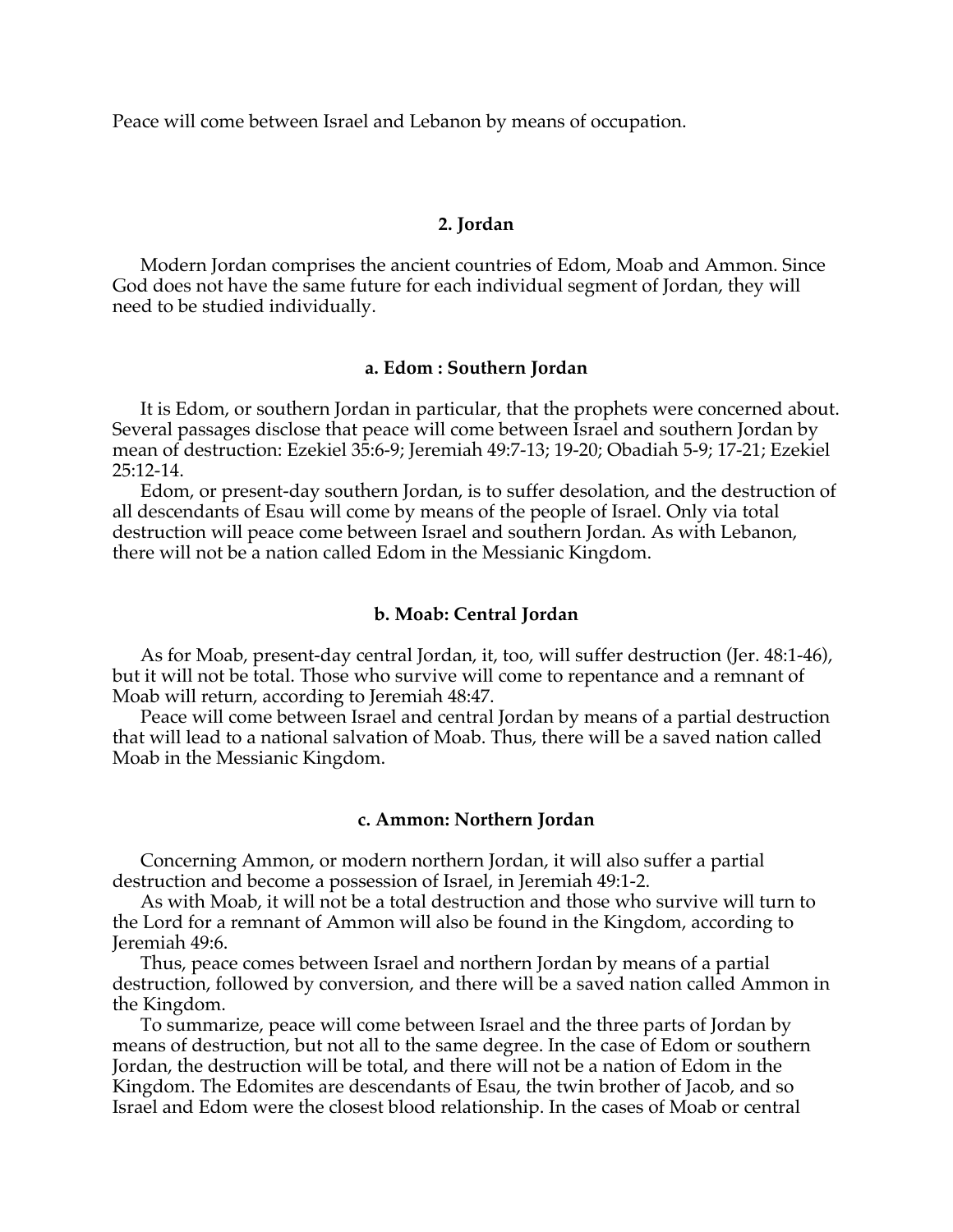Jordan and Ammon or northern Jordan, the destruction will be partial. There will be a Moab and an Ammon in the Kingdom, with both subservient to Israel. Both these nations are descendants of Lot, the nephew of Abraham and, thus, more distantly related by blood.

# **3. Egypt**

Peace will come between Israel and Egypt initially by means of destruction and later by means of conversion. A comprehensive story of Egypt's future is given in Isaiah 19:1- 22. In verses 1-10, the Prophet Isaiah described the punishment of Egypt because of her sins. Egypt will be characterized by civil war, desolation, and famine. In verses 1115, the prophet stated that the root cause of Egypt's devastation is her leaders who have led Egypt astray. Under the dictatorships of Farouk, Nasser and Sadat, Egypt went to war against Israel on four occasions, resulting in heavy losses for Egypt and wrecking its economy. Out of all this, there developed a fear in Egypt of Israel, as prophesied in Isaiah 19:16-17.

Never in ancient history has this been true; Egyptian forces passed through the Land of Israel freely, even in the days of Solomon. Only since 1948, and especially since the Six Day War, have the Egyptian forces evidenced the fear portrayed in this passage. There has been a fear and dread in Egypt of Israel ever since that time. With Egypt's having lost four wars against Israel with heavy casualties, the fear is deeply rooted. Prophetically, today is still the period of Isaiah 19:16-17.

But eventually peace will come between Israel and Egypt. Initially, the peace is a political one, when the Hebrew language will be spoken in Egypt by five cities, according to Isaiah 19:18. In Isaiah's day, the *language of Canaan* was the Hebrew language. Exactly how this prophecy will be fulfilled remains to be seen.

This in turn will slowly give way to Egypt's conversion, in Isaiah 19:19-22. An altar to the God of Israel will be built as a sign and a witness of the power of the God of Israel to save the land of Egypt (vv. 19-20a). Egypt will be greatly oppressed by the forces of the Antichrist and his cohorts (Dan. 11:42-43), but God will save Egypt from the domination of those oppressors (v. 20b). The Egyptians will realize that Allah, the Moslem god, cannot save them, but only Jehovah, the God of Israel. This will lead to a national conversion of Egypt. Egypt will know the Lord and will worship the God of Israel with oblations, sacrifices, and vows (v. 21). The same God Who brought about their destruction will also bring about their regeneration and their healing when they turn in faith to Him (v. 22).

In conjunction with the latter days of the Tribulation and the Campaign of Armageddon, there will be the national conversion of Egypt. In this manner, they will take their place in the ranks of the sheep Gentiles. It should be noted that Egypt will be one of the nations that will move against the Antichrist in Daniel 11:40.

Nevertheless, because of Egypt's longstanding hatred of Israel, in the outworking of the cursing principle of the Abrahamic Covenant, Egypt will suffer a desolation that will be similar to that of Edom, according to Joel 3:19. The sin of Egypt is the same as that of Edom: mistreatment of the Jews, and so punishment will come. With Edom, it will be total and permanent (desolation and wilderness). But with Egypt, it will be total yet temporary (desolation but not a wilderness). In fact, the desolation of Egypt is to last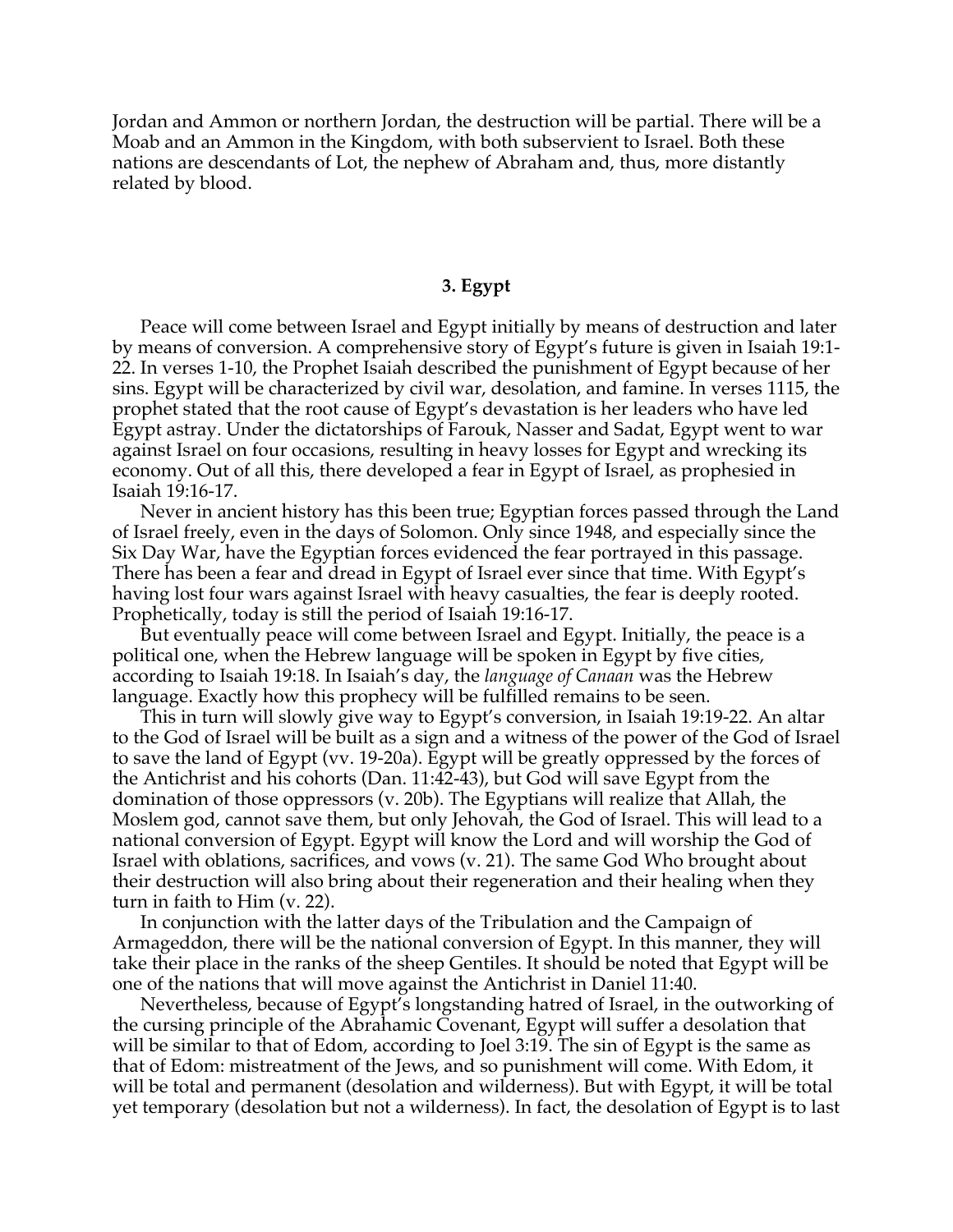only for the first forty years of the Kingdom, as recorded in Ezekiel 29:1-16. Ezekiel is commanded to prophesy against Egypt (vv. 1-2) and predict the coming dispersion of the Egyptians from their land (vv. 3-5) because of their long history of mistreatment of Israel (vv. 6-7). The land of Egypt will suffer a period of total desolation (vv. 8-10), which will last for forty years (vv. 11-12a), and the Egyptians will be scattered all over the world like Israel was before her (v. 12b). But after the end of the period of forty years, the Egyptians will be regathered (v. 13) and brought back into their land (v. 14). Though Egypt will become a kingdom again, it will never be a powerful one (v. 15). Nor will Israel ever again be guilty of placing her confidence in Egypt (v. 16), but will trust in the Lord their God. As for the lowly kingdom of Egypt, it will also be required to observe the Feast of Tabernacles (Zech. 14:16-19).

In summary, peace will come between Israel and Egypt by means of conversion. Only when the Egyptians worship the same God as Israel, through Jesus the Messiah, will peace finally come. For the first forty years of the Kingdom, the land of Egypt will be desolate and the Egyptians will be dispersed all over the world. But afterwards, the Egyptians will be regathered, becoming a kingdom again.

### **4. Assyria: Northern Iraq**

Ancient Assyria is today comprised of modern northern Iraq, another implacable Arab enemy of modern Israel. But peace will come between Israel and northern Iraq by means of conversion, according to Isaiah 19:23-25.

Verse 23 describes an economic unit that will encompass Egypt, Israel and Assyria. The famous highway of the ancient world known as the *via maris* has ceased to function ever since 1948, when Israel became a state. In 1948 Egypt and Syria closed their borders, making the highway inoperable. However, in the Kingdom, when peace will be restored, all borders will be open, and the highway, a symbol of economy, will be restored between these Middle Eastern states. The means by which this will occur is conversion (vv. 24-25). Not only will Egypt undergo a conversion experience, but so will the ancient area of Assyria. Assyria will become a blessing in the earth and will receive a blessing from God. The three former enemies will now have a spiritual unity as well as an economic and political one. God declares Egypt will be *my people*, Assyria *the work of my hands*, and Israel *my inheritance*. This spiritual unity will be the basis for the other unities.

So peace will come between Israel and Assyria (northern Iraq) by means of conversion. When this happens, there will be economic, political, and religious unity, because they will all worship the same God.

### **5. Kedar and Hazor: Saudi Arabia**

Peace will come between Israel and Saudi Arabia by means of destruction. This is taught in Jeremiah 49:28-33. The passage describes the total devastation of Saudi Arabia by war until the inhabitants are scattered and dispersed all over the world. As for the land itself, Jeremiah 49:33 states that the land of Saudi Arabia will be a perpetual desolation throughout the Kingdom, and the residents will be dispersed everywhere. While Egypt's desolation and dispersion will only last forty years, for Saudi Arabia it will last for all of the one thousand years.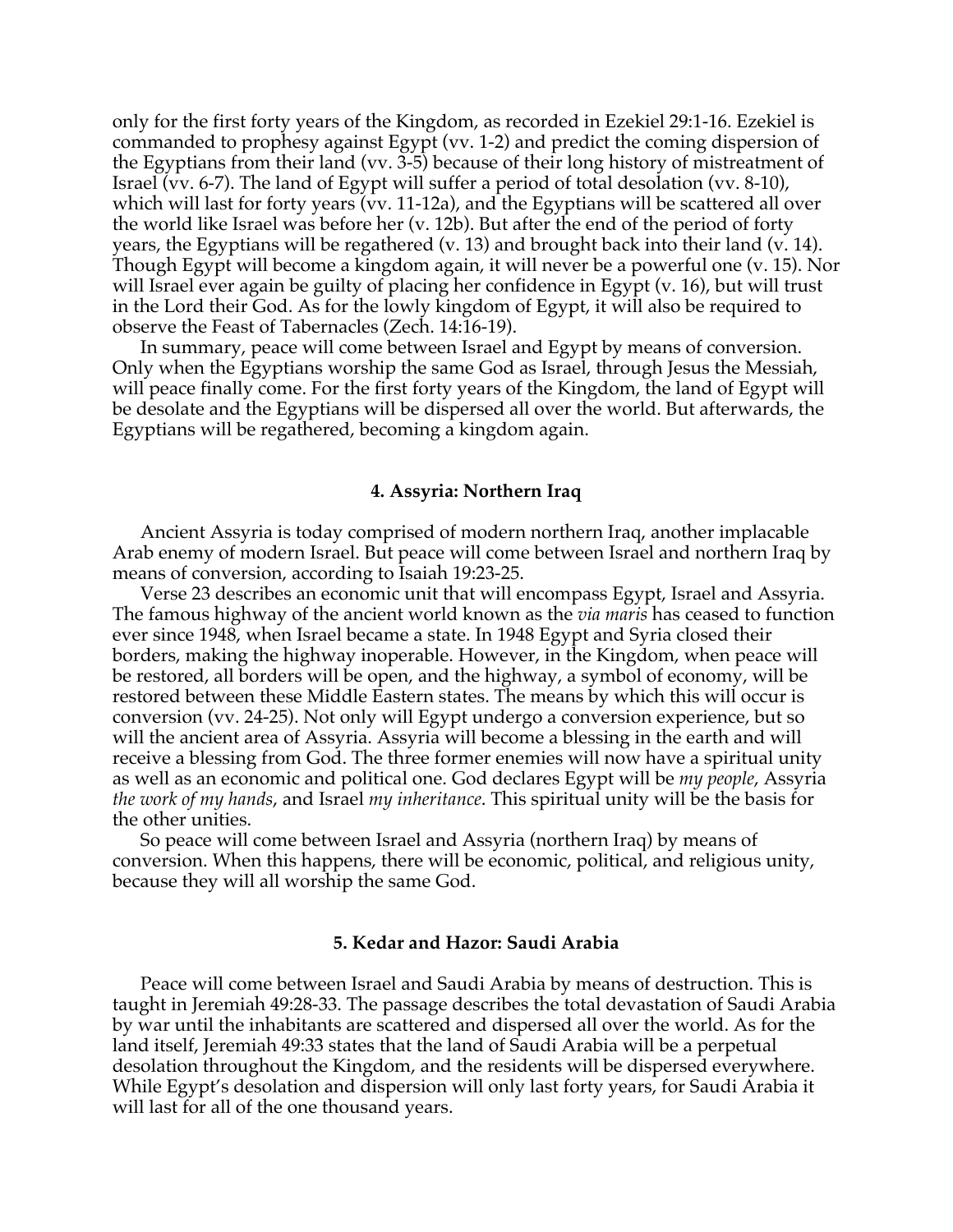So peace will come between Israel and Saudi Arabia via destruction.

# **6. Elam: Persia or Iran**

Although Persia or Iran (ancient Elam) is not an Arab state but a Persian one, its future will be examined here because it shares the same religion (Islam) with the Moslem Arabs.

Peace will come between Israel and Iran by means of destruction, according to Jeremiah 49:34-39. In verses 34-38, Jeremiah described the destruction of Elam, with the inhabitants being completely dispersed all over the world. But then verse 39 declares that the destruction of Iran will be partial, and the dispersion will be temporary. Eventually the inhabitants will return and resettle Iran. The future of Iran is similar to that of Egypt, but the length of time they will be in dispersion is not revealed.

So peace will come between Israel and Iran via destruction, dispersion, and then a conversion and a return. There will be a saved nation of Elam (Persia or Iran) in the Kingdom.

# **D. The Two Desolate Spots of the Kingdom**

As has been shown in previous sections, during the Messianic Kingdom the entire world will be fruitful and very productive; the whole earth will be characterized by beauty. Nevertheless, there will be two desolate spots of burning pitch and burning brimstone throughout the period of the Kingdom: Babylon and Edom. (Egypt will be desolate only in the sense of non-habitation, and that for only forty years, Saudi Arabia will be desolate throughout the Kingdom, but also only in the sense of non-habitation).

# **1. Babylon: Southern Iraq**

The first of these two desolate spots will be the former world capital of the Antichrist: Babylon. Several passages make this point, one of which is Isaiah 13:20-22.

The uninhabitable ruins are described as similar to Sodom and Gomorrah in Jeremiah 50:39-40.

Later, Jeremiah emphasized the totality and completeness of Babylon's desolation in Jeremiah 51:41-43.

Throughout the Kingdom period, no man will even so much as pass by the ruins of Babylon, something that is hardly true today.

Not only is Babylon to be a desolate waste throughout the Kingdom, it will also be a place of continual burning and smoke throughout the Millennium, according to Revelation 19:3.

It is obvious that the animal inhabitants, as we know them, mentioned in Isaiah 13:20-22 and Jeremiah 50:39-40, cannot live in a place of continual burning pitch and brimstone and so there cannot be literal animals. What they actually are is explained by Revelation 18:1-2.

This place of continual burning and smoke will be a place of confinement for many demons during the Kingdom period. It is clear from Revelation nine and other passages that demons have animal-like features, and this is what the animals of the Isaiah and